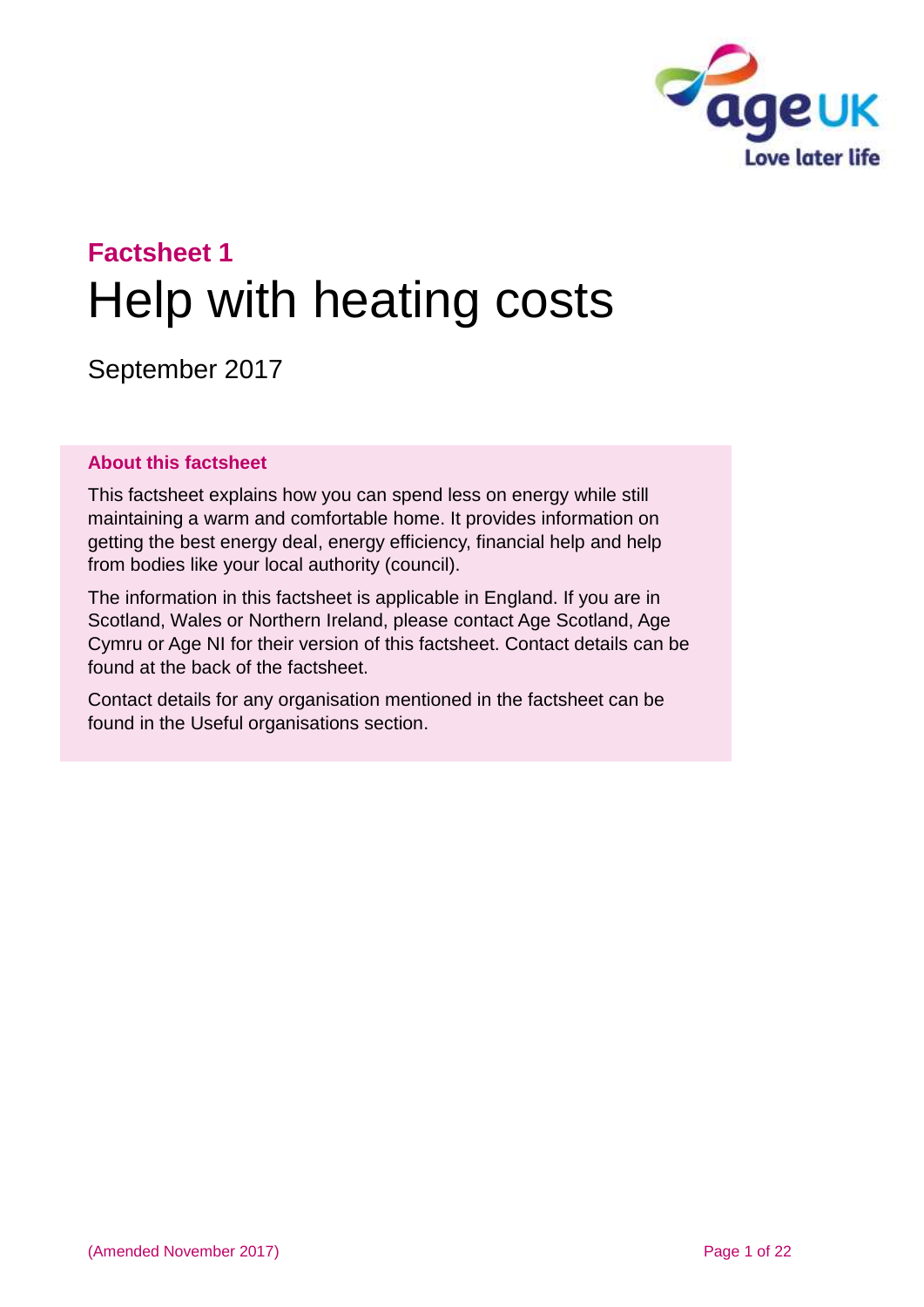# **Contents**

| <b>Recent developments</b><br>1                   | 3  |
|---------------------------------------------------|----|
| <b>Introduction</b><br>2                          | 3  |
| Getting the best energy deal<br>3                 | 4  |
| <b>Energy efficiency</b><br>4                     | 5  |
| The Energy Company Obligation<br>4.1              | 6  |
| <b>Financial help</b><br>5                        | 8  |
| <b>Budgeting Loans</b><br>5.1                     | 8  |
| <b>Winter Fuel Payments</b><br>5.2                | 8  |
| 5.3<br><b>Cold Weather Payments</b>               | 10 |
| The Warm Home Discount<br>5.4                     | 11 |
| <b>Other help</b><br>6                            | 12 |
| Help from your local authority (council)<br>6.1   | 12 |
| Help from a Home Improvement Agency<br>6.2        | 13 |
| Energy supplier funds and trusts<br>6.3           | 13 |
| <b>Priority services</b><br>6.4                   | 14 |
| Saving money on heating oil bills<br>6.5          | 15 |
| <b>Disconnection</b><br>7                         | 15 |
| Problems with an energy supplier or landlord<br>8 | 16 |
| <b>Gas and electricity safety</b><br>9            | 17 |
| 10<br><b>Smart meters</b>                         | 18 |
| Useful organisations                              | 19 |
| Age UK                                            | 21 |
| Support our work                                  | 21 |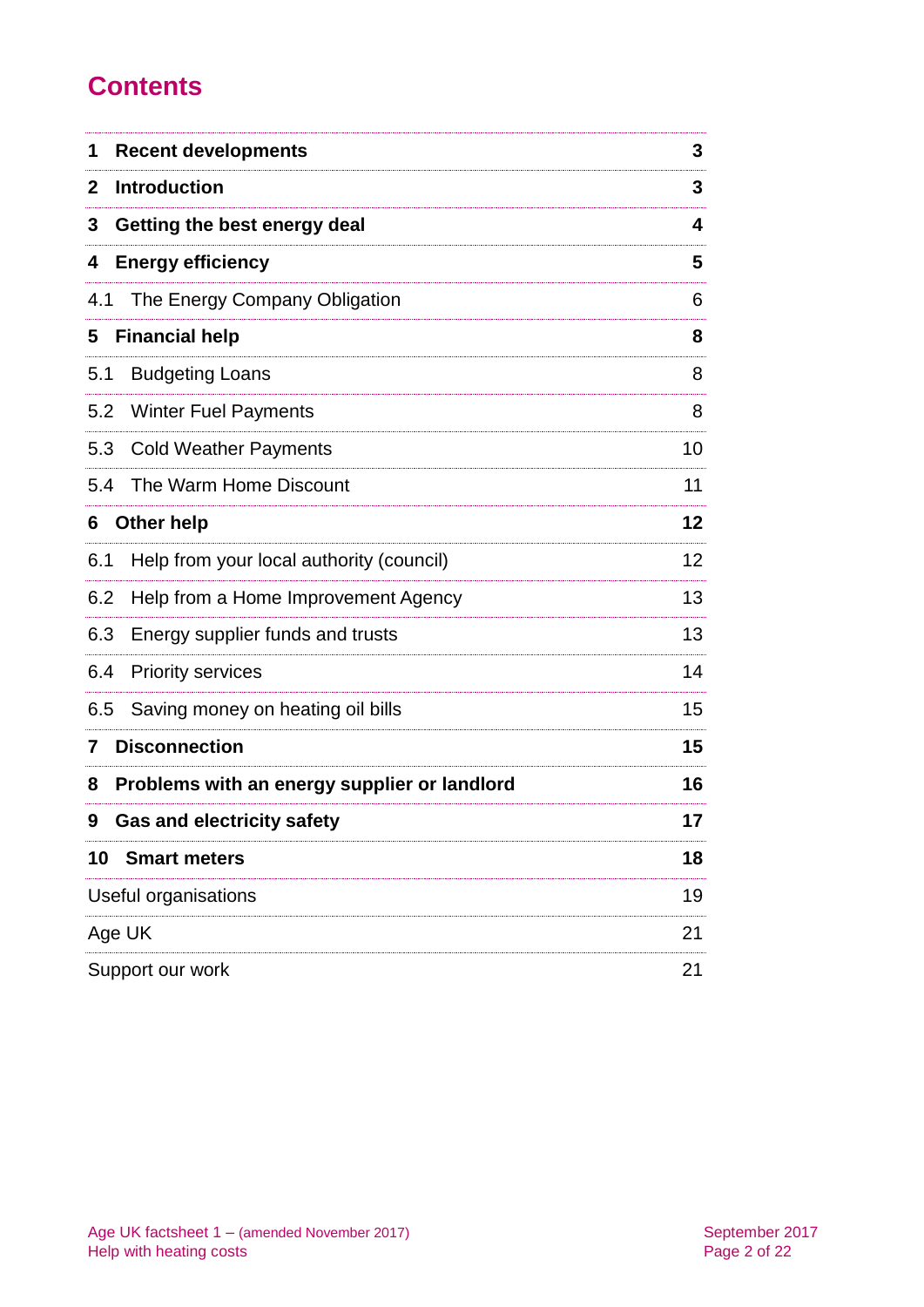# <span id="page-2-0"></span>**1 Recent developments**

- Changes have been made to the Energy Company Obligation scheme, in particular to the '*Affordable Warmth*' element. The savings credit element of Pension Credit is removed as a qualifying benefit and, for the first time, help is available for social tenants living in homes with poor energy efficiency ratings and households assessed as eligible by the local authority. The Carbon Saving Communities Obligation, targeting people living in deprived areas and certain rural households, has been scrapped.
- Changes have been made to the '*priority services*' rules offered by energy suppliers to customers in vulnerable situations. Suppliers must now offer services to people who need support due to their personal characteristics or otherwise being in a vulnerable position. Being over pension age is a personal characteristic that may mean you need support, but you may also need support due to temporary difficulties such as an injury. Network operators continue to offer services to certain '*core*' groups.
- Electricity network operators have introduced 105, a single, easy-toremember number that you can call in the event of a power cut. It is free to use and you are put through to your local network operator who can give help and advice.

# <span id="page-2-1"></span>**2 Introduction**

There are a number of steps you can take if you want to spend less on energy without compromising your health, or make your home warmer without increasing your bills.

Broadly, you can:

- find the best energy deal for you and manage your account in the cheapest way possible
- improve your home's energy efficiency
- $\bullet$  get financial help, for example by claiming all the benefits you are entitled to or getting help in a crisis.

This factsheet contains information you need to start exploring these options. You may wish to speak to an adviser if you are unsure about your rights or want a full benefits check carried out.

If you hope to save money by switching to a better energy deal, see factsheet 82, *[Getting the best energy deal](http://www.ageuk.org.uk/Documents/EN-GB/Factsheets/FS82_Getting_the_best_energy_deal_fcs.pdf?dtrk=true)* for more information.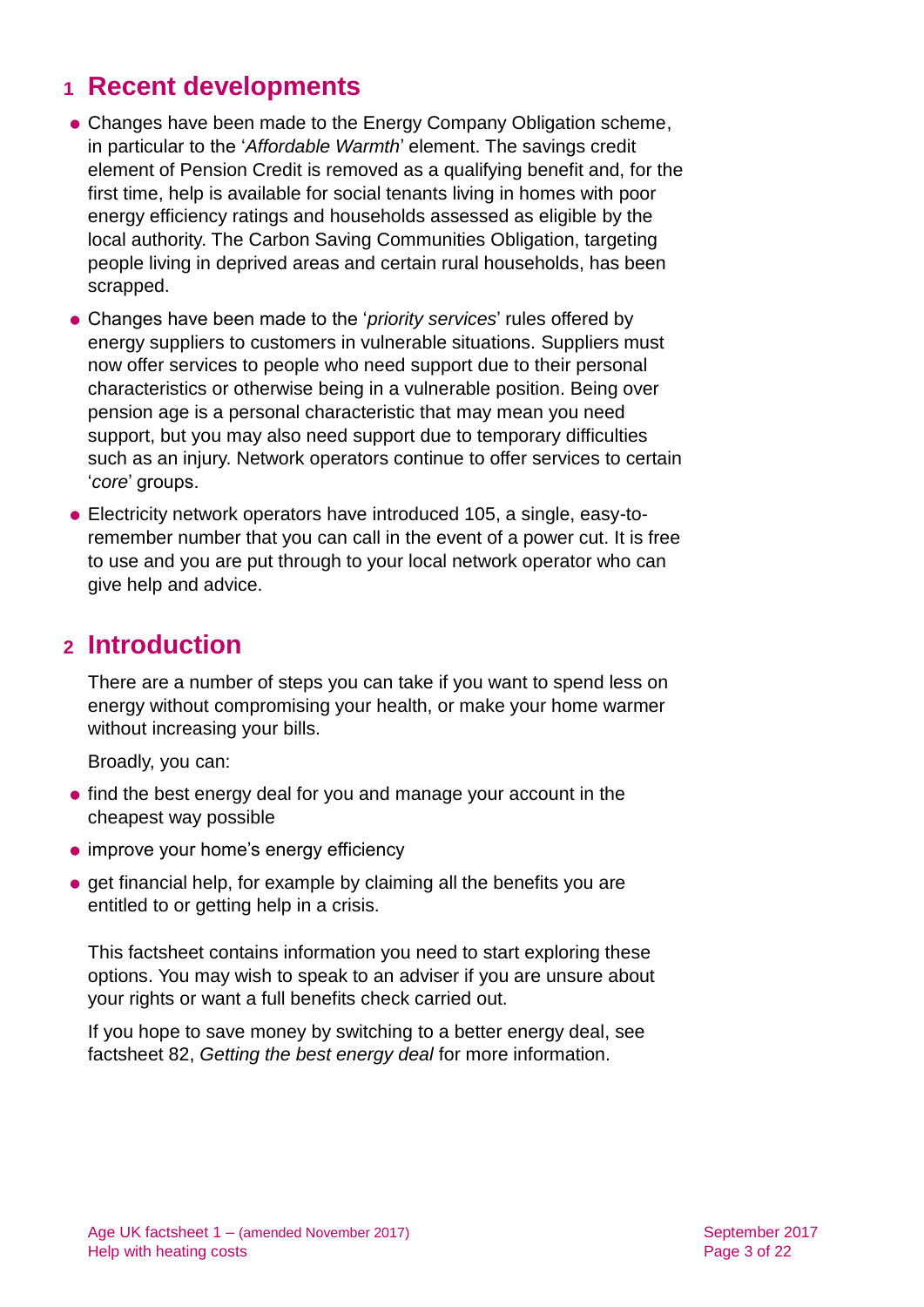# <span id="page-3-0"></span>**3 Getting the best energy deal**

You may be able to save money on your energy bills by switching to a better deal ('*tariff*') or changing how you pay for your energy. The savings could be substantial - the Government estimates that millions of households could save £200 each year by switching and some could save even more.

# **Switching tariff or supplier**

Switching may seem like too much hassle or you may not want to leave your current supplier. However, you do not have to change suppliers to get a better deal. Your supplier offers a range of tariffs, some of which may suit you better or work out cheaper. When your supplier sends you bills and other statements, they should tell you which tariffs may work out cheaper.

Switching should be a very simple process. There are Price Comparison Websites (PCWs) you can use to compare deals across a range of suppliers. You enter information about where you live, what tariff you are on and how much energy you use and the website makes the comparisons for you and provides a list of options. If you are not online, many PCWs accredited by the energy regulator Ofgem have a telephone service. Alternatively, you can contact suppliers directly for quotes.

At present, switching should take no more than 21 days including a 14-day '*cooling-off period'*. Unless you need a new meter installed, switching does not involve any physical changes to your property and your supply should not be interrupted. If you switch supplier, your new supplier should arrange the switch, including contacting your current supplier to let them know you are leaving.

Ofgem recently changed the rules around the number and type of tariffs suppliers can offer. They can now offer more tariffs and tariffs can have a more complex structure. This allows suppliers to develop deals for specific groups, for example low energy users and certain social groups. However, it means there may be more tariffs on offer than previously. If you find the range of tariffs on offer confusing, ask an adviser to help you through the process. Contact a local advice agency like [Age UK](#page-20-0) or [Citizens Advice.](#page-18-0)

#### **Changing payment method**

You may be able to save money by changing the way you pay for your energy, managing your account online or having a single plan for gas and electricity with the same supplier ('*dual fuel*'). Direct debit is usually the cheapest way to pay for energy. If you pay a fixed amount each time, you should keep track of how much energy you use to ensure your direct debits have been set at the appropriate level.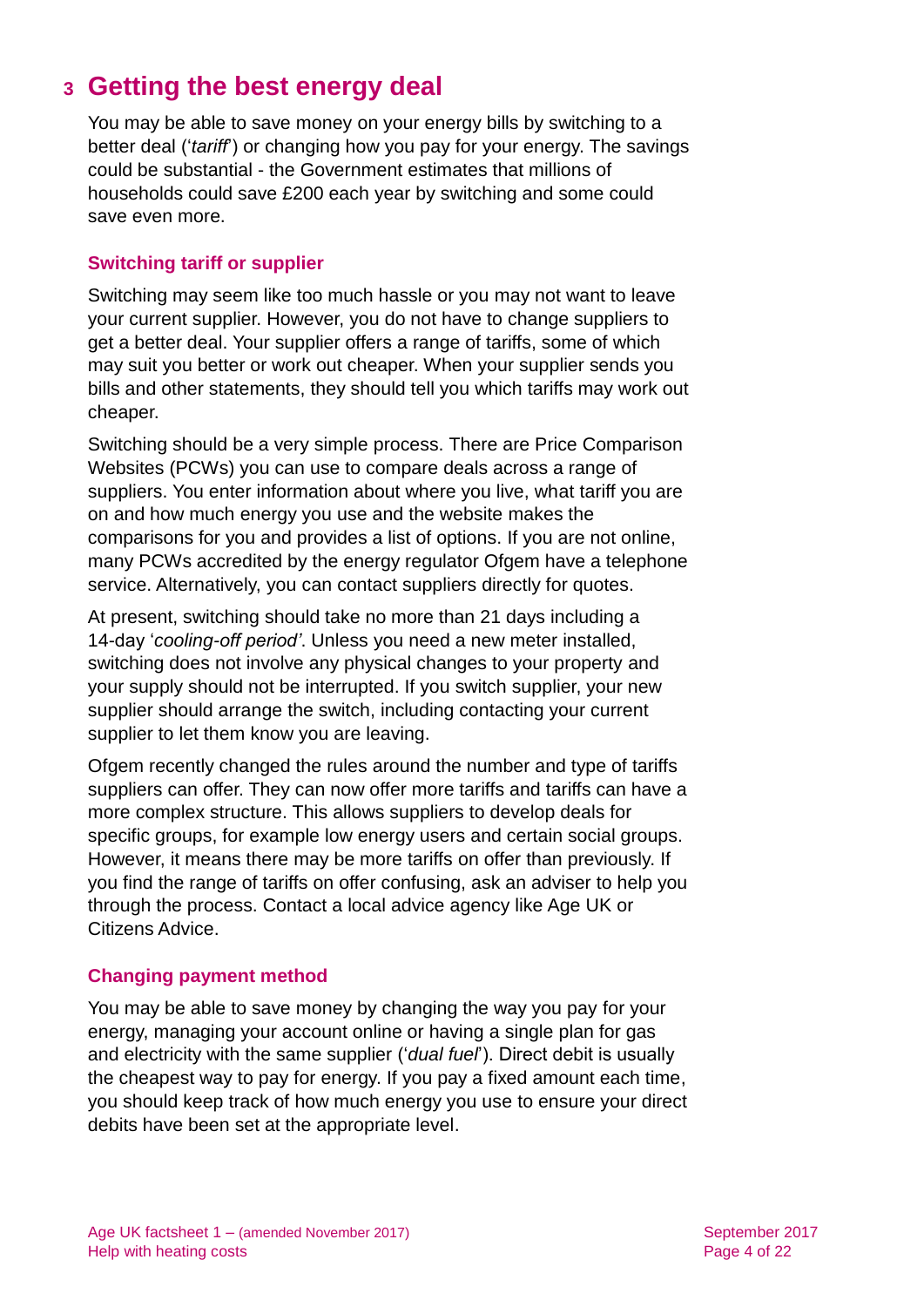Prepayment meters that you charge up at a local shop can be a useful way to track the amount you spend on energy, but they have historically been the most expensive payment method. Some suppliers charge for installing them. There is now a temporary cap on the prices paid by prepayment customers, but it is still worth checking if it would be cheaper to have a credit meter installed instead.

Some suppliers install credit meters for free, but you may have to meet certain requirements such as passing an account review or credit check. You may have to pay a security deposit. As a condition of their licences, gas and electricity suppliers must make alternative payment arrangements for customers if it is '*no longer safe and reasonably practicable*' for them to use a prepayment meter.

#### **Important**

If you switch energy supplier, you may lose entitlement to a Warm Home Discount. Not all suppliers participate in this scheme and the eligibility criteria may vary if you are not in a '*Core Group*' of recipients identified by the Department for Work and Pensions.

Discuss this with a new supplier before switching and carefully consider whether you would still be better off if switching means you lose your discount. More information is in [section 5.4](#page-10-0)

# <span id="page-4-0"></span>**4 Energy efficiency**

You can make your home warmer and reduce your energy bills by improving your home's insulation, making sure your heating system is efficient and making a few simple changes to the way you use your heating, lighting and appliances.

Insulating roof and loft spaces can significantly reduce heat loss in your home and save over £100 a year on fuel bills. If you have a detached house or bungalow, you could save even more. In an uninsulated home, a quarter of heat is lost through the roof.

About a third of all the heat lost in an uninsulated home escapes through the walls. If you live in a newer property with cavity walls, you could save around £100 a year by insulating them (even more if your property is detached or semi-detached). If your house has solid walls, you could save considerably more, but the installation costs are much higher.

Insulating hot water tanks and pipes cuts down the amount spent on hot water. Insulating your floor and fitting high-efficiency double glazing makes your home easier and cheaper to heat. Draught proofing stops cold air getting into your property and warm air getting out and is a cheap and cost-effective way to reduce heating bills.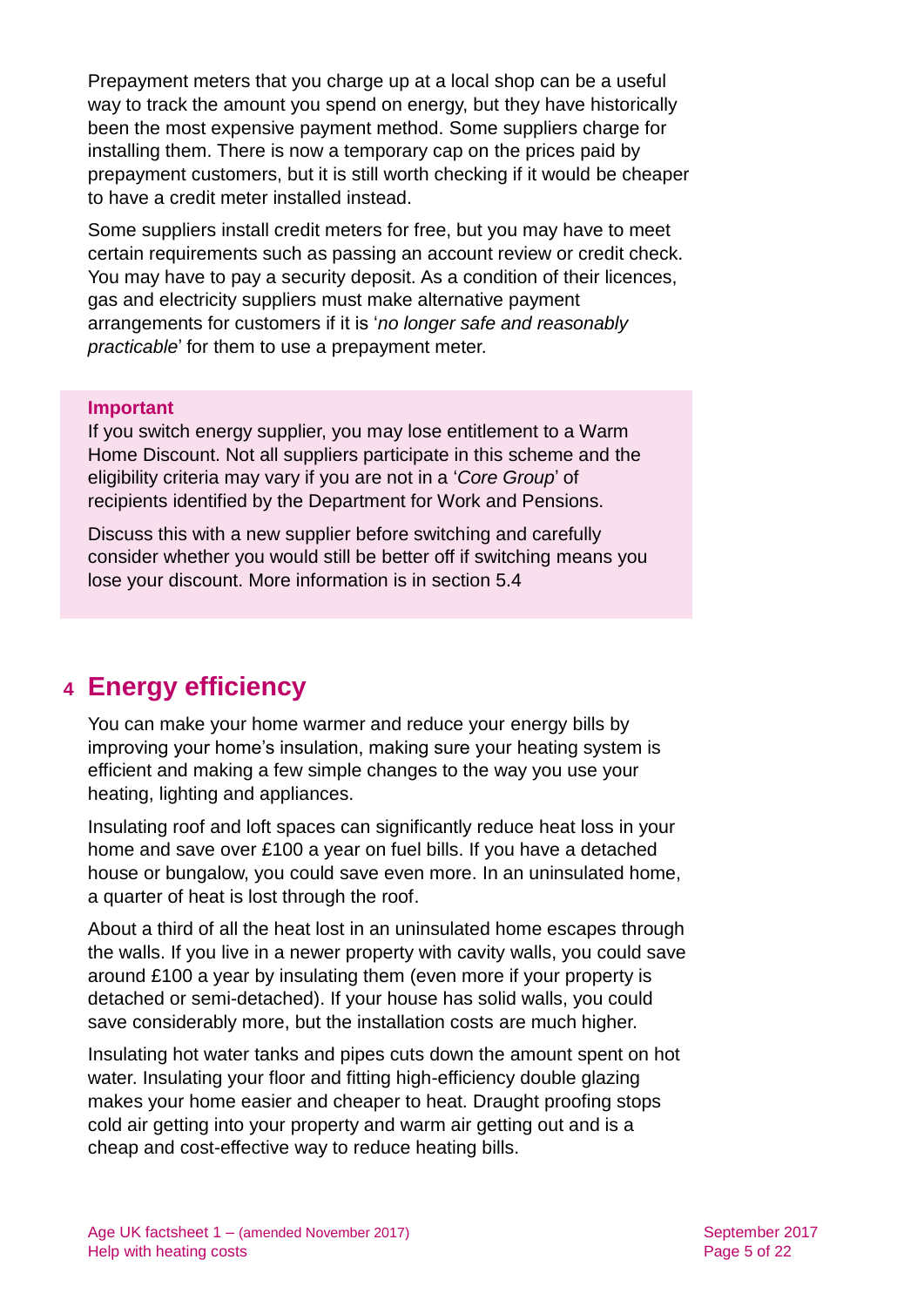Heating accounts for around 60 per cent of what you spend in a year on energy bills, so a having an efficient boiler makes a big difference. If your boiler is over 12 years old, you may want to think about replacing it. This can save hundreds of pounds depending on the type of property and type of boiler you have. Always use a Gas Safe registered installer (see [section 9\)](#page-16-0) if having any work carried out on a gas heating system and ask the installer for help in setting the controls if you need it.

Make sure you have proper heating controls and understand how to use them, so you only heat the parts of your home you want to heat, and only when, and to the extent, you want to heat them. You may want to fit separate thermostats onto each radiator to shut down unnecessary heating. You could consider installing a timer on your central heating system so you can set the heating and hot water to come on only when you need it.

You can fit energy saving light bulbs and turn appliances off when you do not need them, rather than leaving them on stand-by. Turn controls down if they are set too high. This applies to lights, appliances and heating, but do not turn your heating down so low that you get cold – you need to keep warm to stay healthy.

If replacing old appliances, such as fridges, freezers and washing machines, check the energy efficiency rating. The better the rating, the less energy the appliance uses. A larger appliance uses more energy than a smaller appliance with the same rating, so make sure the product is appropriate to your needs. A smaller appliance may end up costing you less than a larger appliance with a slightly better rating.

Energy companies give general advice on the best way to use appliances and how the effectiveness of your heating system might be improved. The Energy Saving Advice Service give specialist advice on energy efficiency improvements and the savings you might make.

# **4.1 The Energy Company Obligation**

If you are in receipt of certain benefits, living in social housing with a low energy efficiency rating or a home that's classed as '*hard to treat*', you may be able to get help under the Energy Company Obligation (ECO) scheme. Under ECO, the larger energy suppliers fund the delivery of heating and energy efficiency measures in people's homes.

They have an obligation to help people reduce their energy usage, but they can choose the measures that would be most cost-effective to install. They may cover all or part of the cost of these measures.

You can make an application to any supplier participating in the scheme, they do not have to supply your energy. A list can be found at:

[www.ofgem.gov.uk/environmental-programmes/eco/contacts-guidance](http://www.ofgem.gov.uk/environmental-programmes/eco/contacts-guidance-and-resources/supplier-contact-details)[and-resources/supplier-contact-details](http://www.ofgem.gov.uk/environmental-programmes/eco/contacts-guidance-and-resources/supplier-contact-details)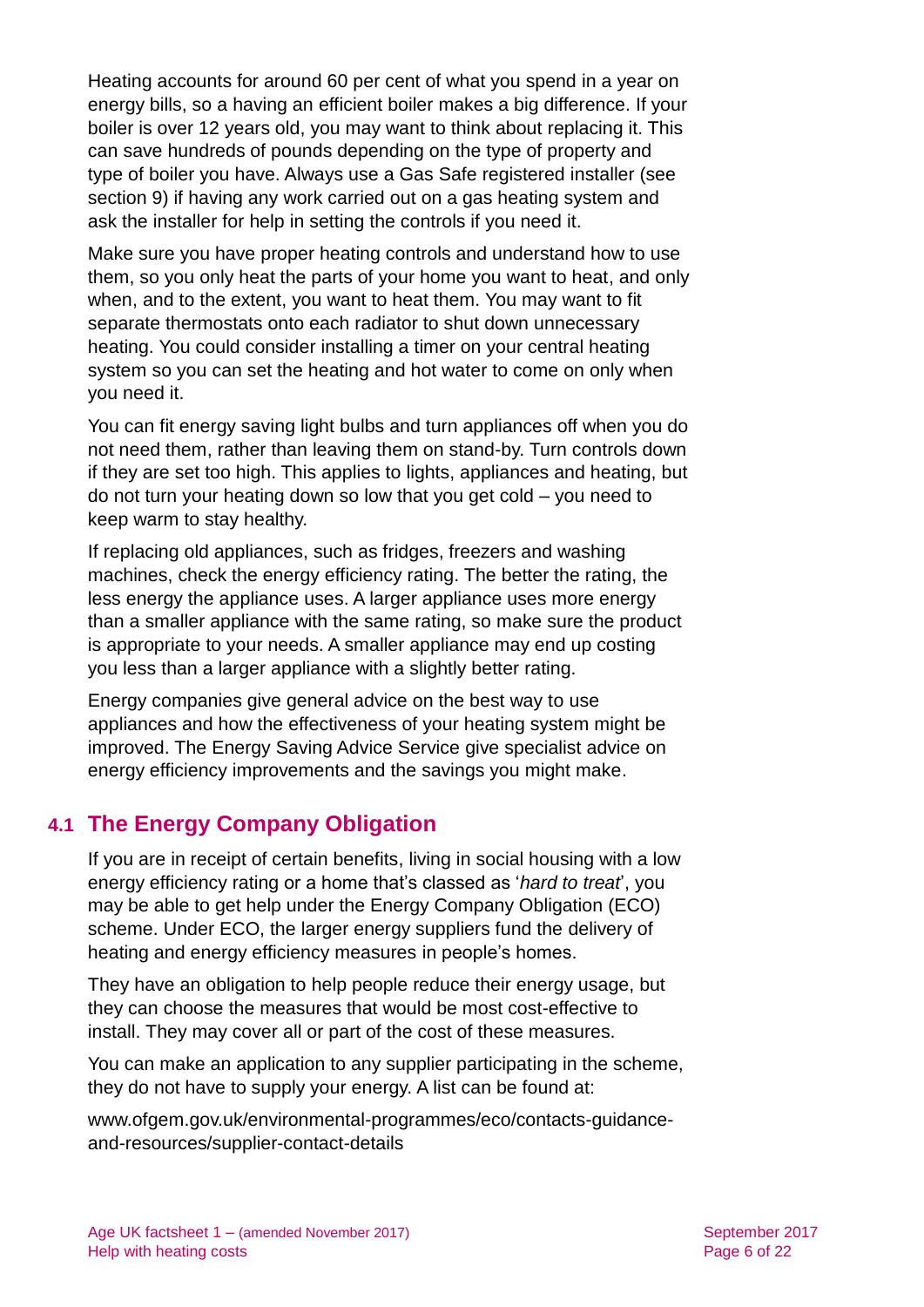There are two strands to ECO, known as '*obligations*'. They have different eligibility criteria:

# **The Home Heating Cost Obligation**

Also known as the **Affordable Warmth Scheme,** you can get help with insulation work or heating-related improvements such as boiler repair or replacement.

To qualify, you must be an owner-occupier or private tenant in receipt of certain means-tested benefits, or a social tenant living in housing with an Energy Performance Certificate rating of E, F or G. You can only get certain measures carried out if you are a social tenant and only in certain circumstances. You cannot get your boiler repaired or replaced.

For owner-occupiers and private tenants, a qualifying benefit is the guarantee credit element of Pension Credit. If you are in receipt of guarantee credit, you do not have to meet any other criteria to qualify. If in receipt of Universal Credit or Tax Credits, there is an income threshold above which you cannot get help.

If you do not meet the conditions above, you can still get help if your local authority assess you as needing it. They may do this if you are in fuel poverty or are on a low income and vulnerable to the effects of cold. They may do this if your property has solid walls and neighbouring properties are having solid wall insulation carried out.

Check to see whether your local authority has published a statement on how it intends to identify fuel poor or vulnerable households.

# **The Carbon Emissions Reduction Obligation**

To qualify, you must live in a home classed as '*hard to treat*', e.g. a property with solid walls or hard-to-treat cavity walls. It does not matter whether you own your home or rent from a private or social landlord.

If your home qualifies, you can get help with cavity wall insulation, solid wall insulation, connection to district heating, loft insulation and other types of roof insulation. These are known are '*primary measures*'. If you have a primary measure installed, you may also receive '*secondary measures*' such as glazing, draught proofing or under-floor insulation.

# **Next steps**

Detailed information about ECO is on Ofgem's website at

[www.ofgem.gov.uk/environmental-programmes/eco](http://www.ofgem.gov.uk/environmental-programmes/eco)

To find whether you are eligible and how to apply, contact the Energy Saving Advice Service on 0300 123 1234.

If you think you may be eligible, make enquiries with a range of participating suppliers. They have different ways of meeting their targets, so you may be successful with one supplier and not another. You can also make a repeat application if you were not successful the first time.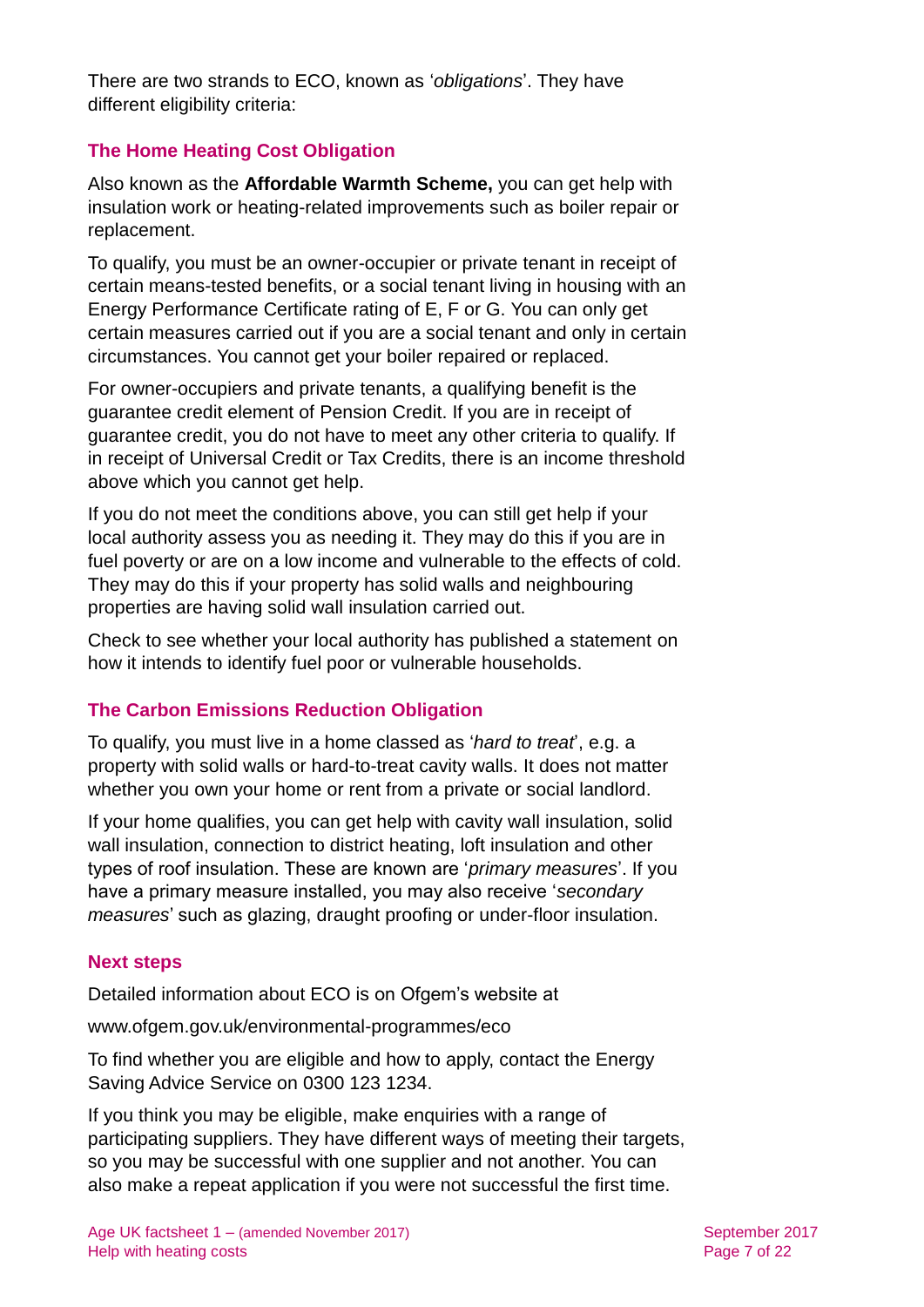# <span id="page-7-0"></span>**5 Financial help**

# **5.1 Budgeting Loans**

If you receive Pension Credit, Income Support, income-based Jobseeker's Allowance or income-related Employment and Support Allowance, you may be able to get a Budgeting Loan from the Social Fund. Universal Credit claimants can apply for a Budgeting Advance.

You can apply for a Budgeting Loan if you have been receiving these benefits for more than six months. They are interest free, but have to be paid back. They are designed to help with intermittent expenses which are difficult to budget for, e.g. the cost of installing a prepayment meter or connection charges when moving home.

Apply to your local Jobcentre Plus office for a payment. It is often a good idea to get advice about the type of payment to apply for and help with completing the application form. For more information, see factsheet 49, *[The Social Fund, Advances of Benefit and Local Welfare Provision](http://www.ageuk.org.uk/Documents/EN-GB/Factsheets/FS49_The_Social_Fund,_Advances_of_Benefit_and_Local_Welfare_Provision_fcs.pdf?dtrk=true)*.

# **5.2 Winter Fuel Payments**

Winter Fuel Payments are annual one-off payments of between £100 and £300 paid to eligible pensioner households to help with fuel costs. They are not linked to temperature. They are paid if you reach the minimum State Pension age for women during the qualifying week, which is 18 to 24 September 2017.

During 2017-18, you qualify if you were born on or before 5 August 1953 and live in the UK for at least one day during the qualifying week. There are no income or savings limits and payments are not taxable.

You do not get a Winter Fuel Payment if you, during the qualifying week:

- have lived in a care home for 12 weeks or more and received Pension Credit, income-based Jobseeker's Allowance (JSA), or income-related Employment and Support Allowance (ESA), or
- are a prisoner, or
- have been in hospital receiving free treatment for more than 52 weeks, or
- are subject to immigration control, or
- **.** lived in Cyprus, France, Gibraltar, Greece, Malta, Portugal or Spain

You usually have to live in the UK in the qualifying week. If you are resident in another European Economic Area country with an average winter temperature not higher than the warmest part of the UK, or you live in Switzerland, you may be able to claim a Winter Fuel Payment. In this case, you need to demonstrate a genuine and sufficient link to the UK social security system, for example, by receiving a State Pension whilst living abroad.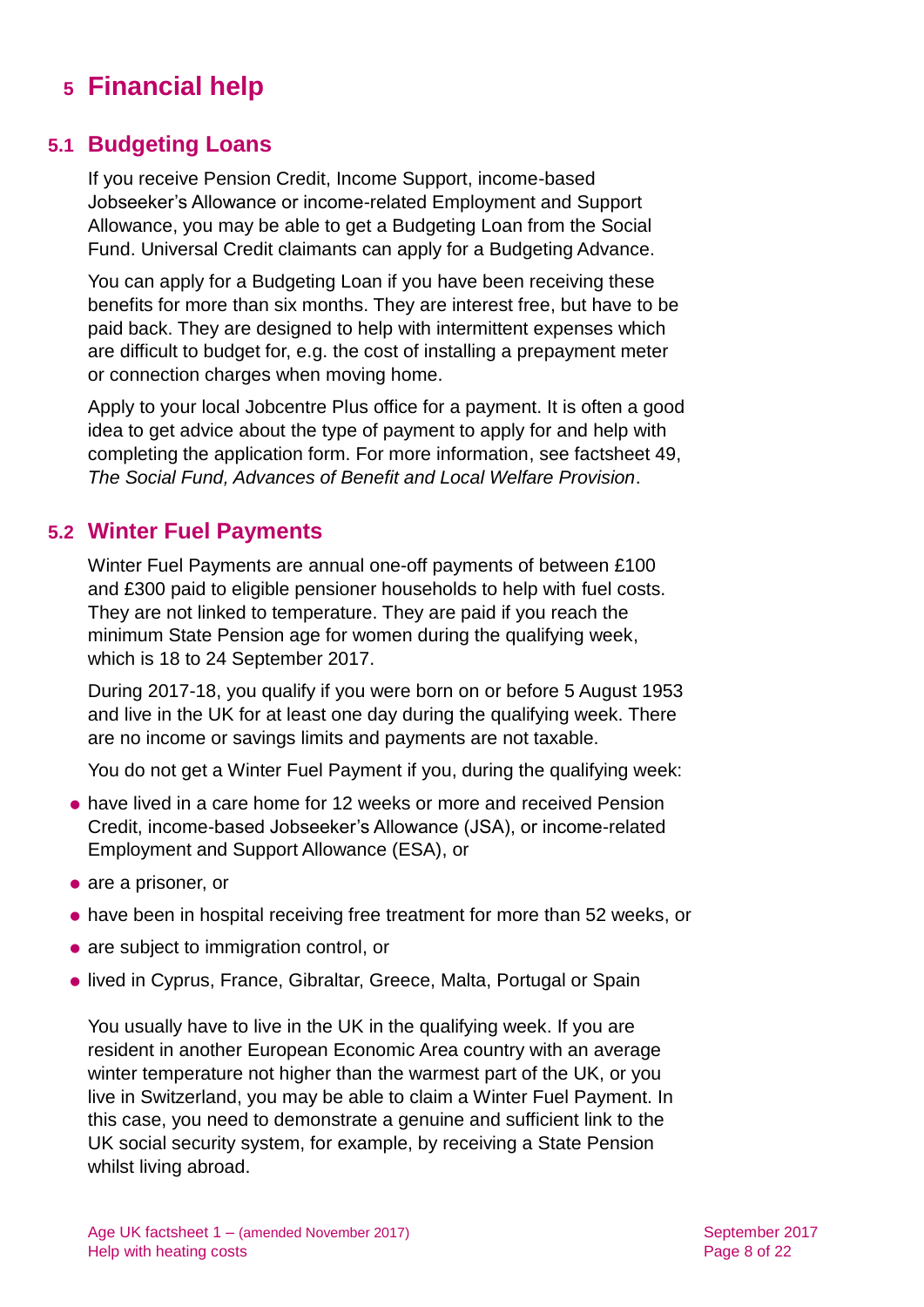#### **The amount of Winter Fuel Payment**

The amount you receive depends on your circumstances during the qualifying week – see the table below.

| <b>Circumstance</b>                                                                                    | Born on or<br>before 5<br><b>August 1953</b> | Aged 80 or<br>over in the<br>qualifying week |
|--------------------------------------------------------------------------------------------------------|----------------------------------------------|----------------------------------------------|
| You qualify and live alone (or<br>none of the people you live with<br>qualify)                         | £200                                         | £300                                         |
| You qualify and get one of the<br>benefits listed*                                                     | £200                                         | £300                                         |
| You live with someone under 80<br>who also qualifies                                                   | £100                                         | £200                                         |
| You live with someone 80 or over<br>who also qualifies                                                 | £100                                         | £150                                         |
| You qualify and live with your<br>partner or civil partner and they<br>get one of the benefits listed* | Nil**                                        | Nil**                                        |
| You qualify but live in a care home<br>and do not get one of the benefits<br>listed*                   | £100                                         | £150                                         |

\* Benefits: Pension Credit, income-based Jobseeker's Allowance, income-related Employment and Support Allowance, Income Support

\*\* Your partner receiving the benefit is paid the Winter Fuel Payment on your behalf

#### **When and how to claim**

You should receive a letter telling you how much you will get and an expected payment date. Most payments are made automatically into a bank or building society account in November or December, normally before Christmas. Call the Winter Fuel Payment helpline or claim forms are at [www.gov.uk/winter-fuel-payment/overview](http://www.gov.uk/winter-fuel-payment/overview)

If you receive Pension Credit, State Pension or certain other benefits, or if you received a payment last winter, you should not need to claim, as payments are normally made automatically. Otherwise you must make a claim before 31 March 2018. People are not paid in order of surname or address so partners may get them at different times.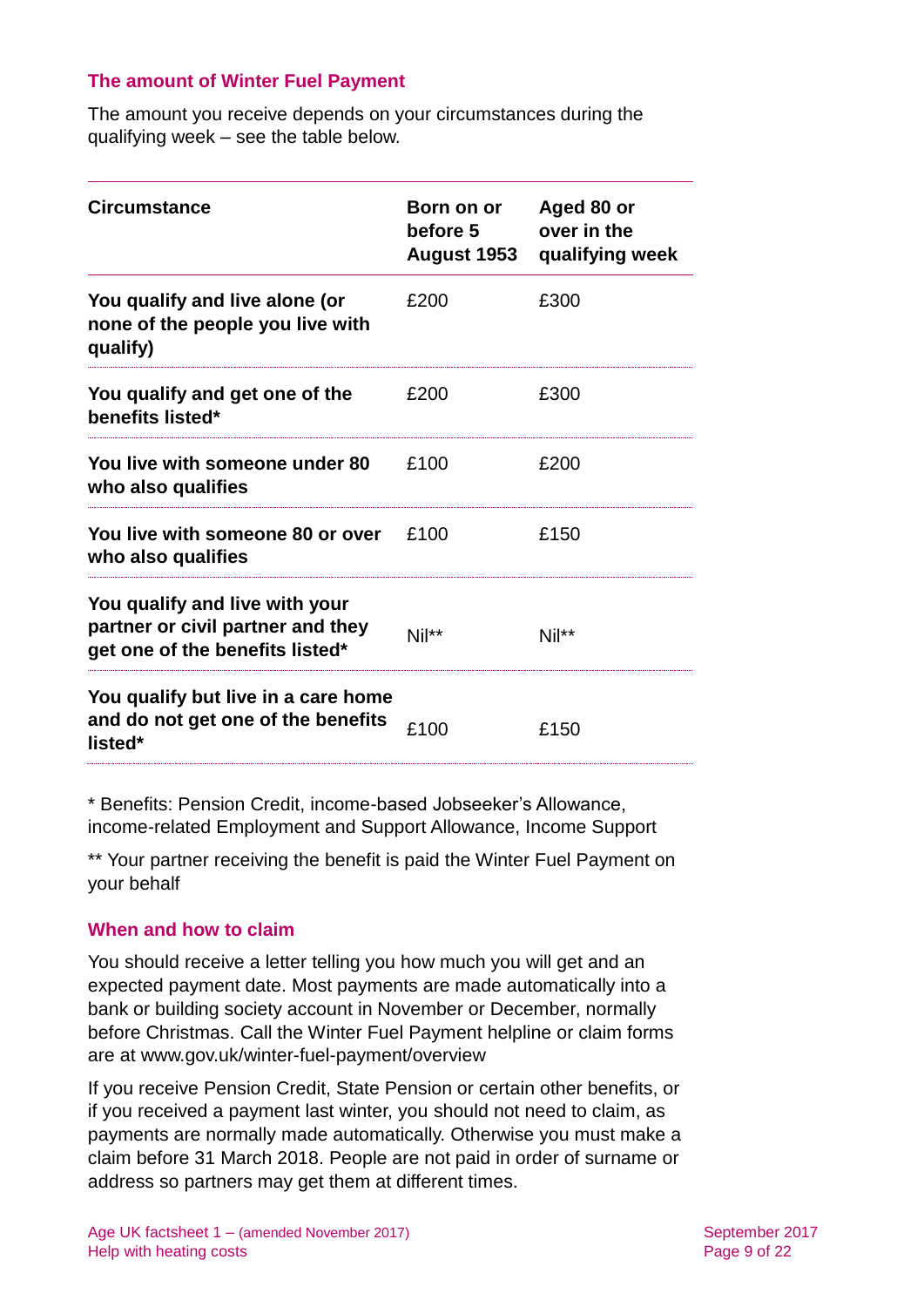# **5.3 Cold Weather Payments**

The Cold Weather Payment (CWP) Scheme for 2017-18 starts on 1 November 2017.

You are entitled to a CWP for any week when:

- $\bullet$  the average temperature in your area has been, or is expected to be, 0 $\degree$ Celsius or below for seven consecutive days, and
- you have an award of a specified benefit (see below,) and
- you are not living in a care home, and
- you are not subject to immigration control.

# **Specified benefits**

# **Pension Credit**

You get a CWP if you receive Pension Credit.

### **Income Support and income-based Jobseeker's Allowance**

You get a CWP if you get Income Support or income-based Jobseeker's Allowance and have any of the following:

- a disability or pensioner premium
- a child who is disabled
- Child Tax Credits including a disability or severe disability element
- a child under five living with you.

# **Income-related Employment and Support Allowance (ESA)**

You get a CWP if you receive Income-related ESA and have any of the following:

- the support or work-related component of ESA
- a severe or enhanced disability premium
- a pensioner premium
- a child who is disabled
- Child Tax Credits including a disability or severe disability element
- a child under five living with you.

# **Universal Credit**

You get a CWP if you get Universal Credit, you are not employed or selfemployed and one of the following apply:

- you get a limited capability for work element
- you get a disabled child element (whether you are employed or not)
- you have a child under five living with you.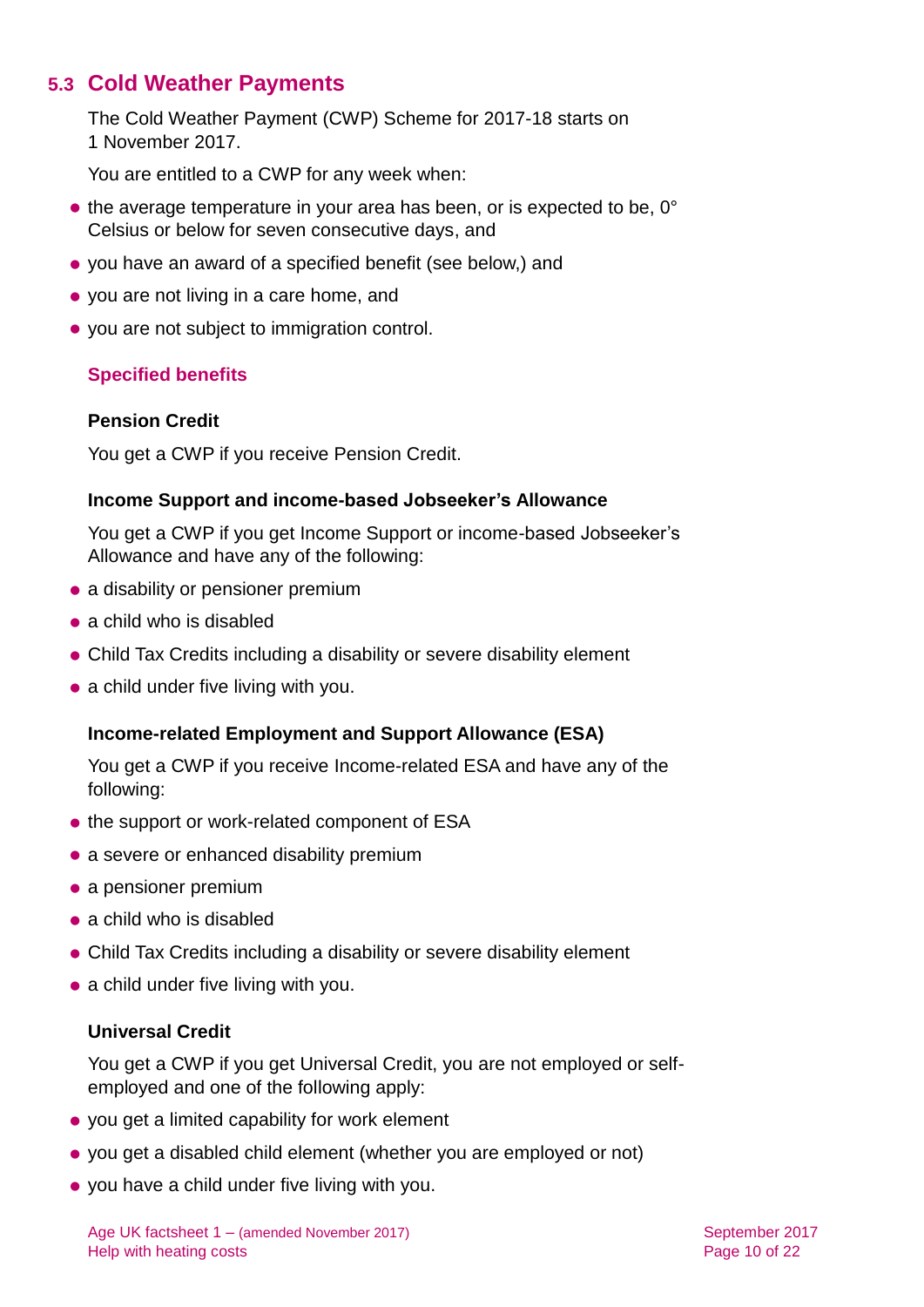#### **Payments**

You should not need to make a claim for a CWP as the DWP already pays you a benefit, and payments are made automatically into your bank or building society account. Payment is £25 for each seven day period of very cold weather between 1 November and 31 March. Cold Weather Payments do not affect other benefits.

# <span id="page-10-0"></span>**5.4 The Warm Home Discount**

The Warm Home Discount is a one-off £140 payment applied to eligible customers' electricity bills to help with the cost of energy over the winter months. You may be able to get the discount applied to your gas bill if you are a dual-fuel customer (this means you have a single plan for gas and electricity with the same supplier).

Not all suppliers participate in the Warm Home Discount scheme, so you should bear this in mind if considering switching supplier. More information on switching and the Warm Home Discount is in [factsheet](http://www.ageuk.org.uk/Documents/EN-GB/Factsheets/FS82_Getting_the_best_energy_deal_fcs.pdf?dtrk=true)  82, *[Getting the best energy deal](http://www.ageuk.org.uk/Documents/EN-GB/Factsheets/FS82_Getting_the_best_energy_deal_fcs.pdf?dtrk=true)*.

There are two groups of Warm Home Discount recipients: the '*Core Group*' and the '*Broader Group*'.

### **Core Group**

If you are eligible for the Core Group, you should be automatically identified by the Department for Work and Pensions (DWP). Eligibility depends on your circumstances on a specific date, known as the qualifying date (for 2017-18, this was 9 July 2017). The DWP review your circumstances on that date and you qualify if the following apply:

- your electricity supplier was part of the scheme
- your name (or your partner's) was on the bill
- you were getting the guarantee credit element of [Pension Credit.](https://www.gov.uk/pension-credit/)

If eligible, you should get a letter from the DWP by the end of November 2017. If you get one of these letters, make sure you read it carefully, as you may need to provide the DWP with additional information and do so by a specific deadline.

If you switch supplier after the qualifying date but met the above criteria at that time, your old supplier is responsible for making the payment, usually by sending a cheque through the post. If you switched from a non-participating to a participating supplier after the qualifying date, you must make a Broader Group application even if you receive guarantee credit.

If you think you are eligible for the Core Group and have not received a letter from the DWP, phone the Warm Home Discount Scheme helpline to check. Do this as soon as possible, as the DWP may be unable to process a claim where information is given late.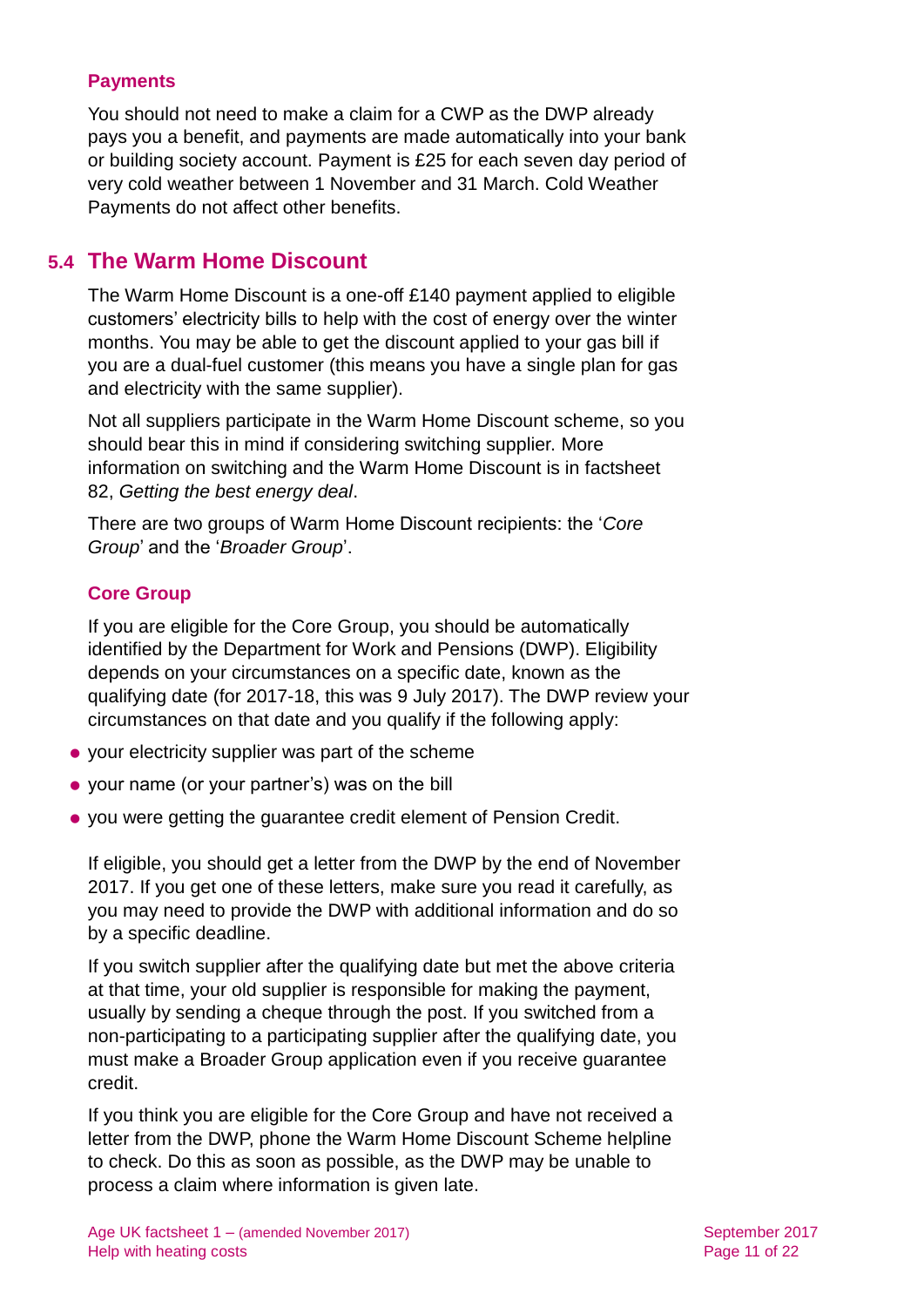### **Broader Group**

If you did not meet the Core Group criteria on the qualifying date, you may be eligible for a discount under your supplier's Broader Group rules. You have to apply directly to your supplier for a Broader Group discount.

Each supplier sets their own rules, but they must include certain standard criteria. These include being in receipt of income-related Employment and Support Allowance with a pensioner premium.

This should make it easy to switch between participating suppliers without losing your Broader Group entitlement. However, entitlement is not guaranteed as suppliers can set additional rules outside the standard criteria. Broader Group applications cannot be transferred between suppliers. Funds are also cash limited and a new supplier may refuse to accept your application if you switch towards the end of the financial year.

#### **Note**

The Warm Home Discount scheme has been extended until 2020- 21. It may operate differently in future, for example the Broader Group may be withdrawn and automatic discounts provided to a wider range of people, such as working age people on a low income. The Government say they intend to protect older people who currently benefit. They will consult on any proposed changes.

If you qualify for a discount and your current supplier is responsible for making the payment, it should be applied to your account between October and April.

If you use a prepayment meter, you will probably be given a top-up voucher. Payment of a Warm Home Discount does not affect your entitlement to a Winter Fuel Payment or Cold Weather Payment.

# <span id="page-11-0"></span>**6 Other help**

# **6.1 Help from your local authority (council)**

Local authorities have a general power to help improve living conditions, which can be through a grant, loan, materials or any other type of assistance. This is known as '*housing renewal assistance*'.

To exercise this power, a local authority must have a policy on the assistance it provides. If your local authority has a policy, you can inspect it free of charge at their main office at reasonable times of day or ask for a copy to be posted to you (you may have to pay for this).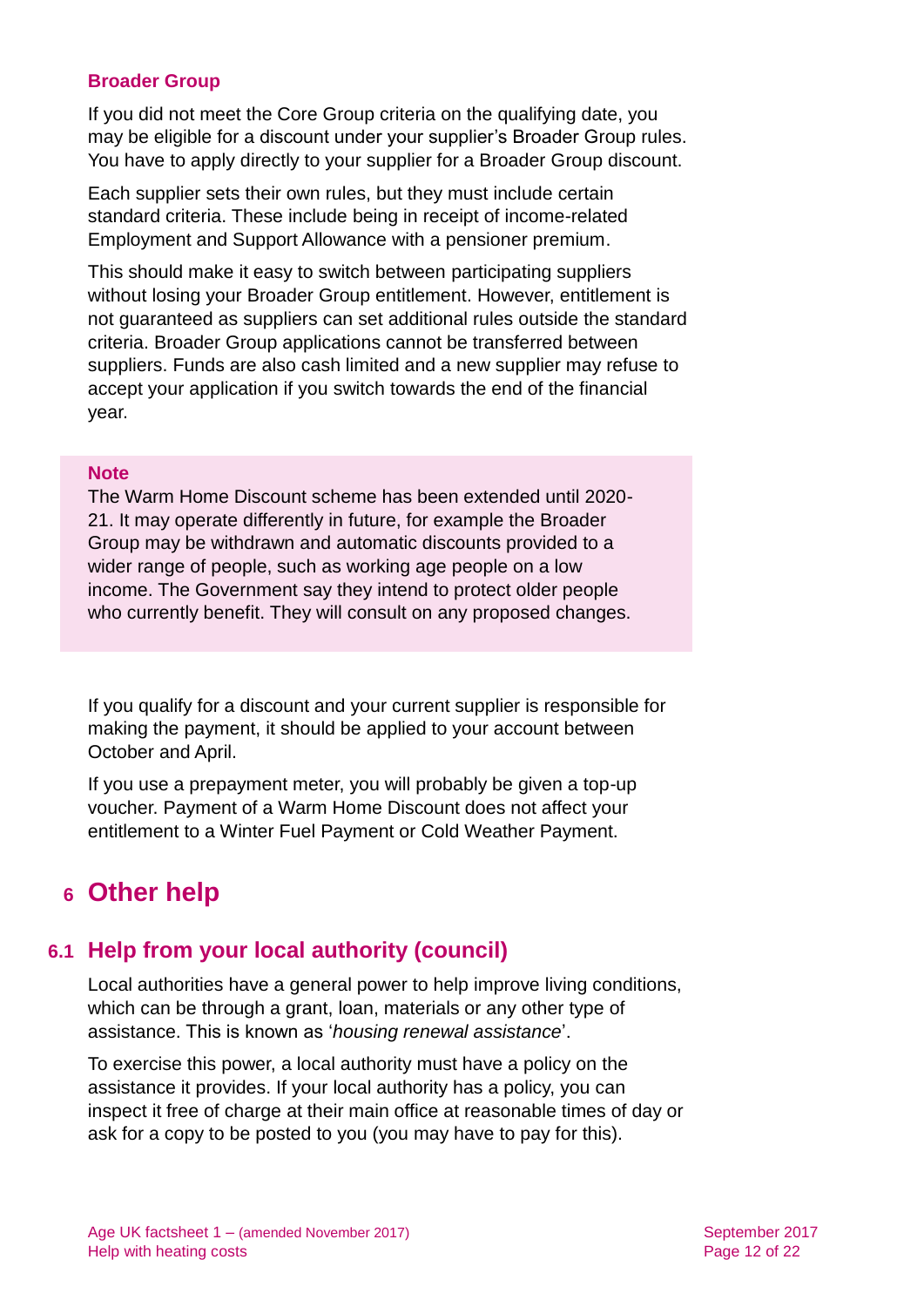In addition, local authorities are responsible for setting up Local Welfare Provision schemes. The authority has discretion over what support the scheme provides, for example hardship payments or white goods. The decision to provide support is also discretionary, which means you do not have a right to support even if you meet the scheme criteria.

Some schemes provide help with heating costs or help in the event of a heating emergency such as a boiler breakdown. Check to see what support your local authority provides and check whether support would be provided as a loan or a grant before your accept it.

For more information see factsheet 67, *[Home improvements and repairs](http://www.ageuk.org.uk/Documents/EN-GB/Factsheets/FS67_Home_improvements_and_repairs_fcs.pdf?dtrk=true)* and factsheet 49, *[Social Fund, Advances of Benefit and Local Welfare](http://www.ageuk.org.uk/Documents/EN-GB/Factsheets/FS49_The_Social_Fund,_Advances_of_Benefit_and_Local_Welfare_Provision_fcs.pdf?dtrk=true)  [Provision](http://www.ageuk.org.uk/Documents/EN-GB/Factsheets/FS49_The_Social_Fund,_Advances_of_Benefit_and_Local_Welfare_Provision_fcs.pdf?dtrk=true)*.

# **6.2 Help from a Home Improvement Agency**

If you have a Home Improvement Agency (HIA) in your area, they may provide information and advice on energy efficiency. They may be able to apply to their charitable arm, the Foundations Independent Living Trust, for grants to help you make your home warmer.

To find out whether there is an HIA in your area, contact your local [Age](#page-20-0)  [UK,](#page-20-0) your local authority housing department or [Foundations,](#page-19-0) the national co-ordinating body for HIAs.

For more information see factsheet 67, *[Home improvements and repairs](http://www.ageuk.org.uk/Documents/EN-GB/Factsheets/FS67_Home_improvements_and_repairs_fcs.pdf?dtrk=true)*.

# **6.3 Energy supplier funds and trusts**

Some energy suppliers have charitable trusts or funding schemes to help people in a time of crisis. Some are restricted to helping the supplier's customers, while others are open to everyone.

Specific eligibility criteria and the help available varies from scheme to scheme, but you may get a boiler repair or replacement, help with energy debts or help to buy essential household items such as washing machines and cookers.

The main schemes are:

- the [British Gas Energy Trust](http://www.britishgasenergytrust.org.uk/)
- the [EDF Energy Trust](http://www.edfenergytrust.org.uk/)
- the [npower Energy Fund](http://www.npowerenergyfund.com/)
- the [npower Health Through Warmth Scheme](https://www.npower.com/health_through_warmth/)

Speak to your local HIA or another advice agency in your area if you want to know more.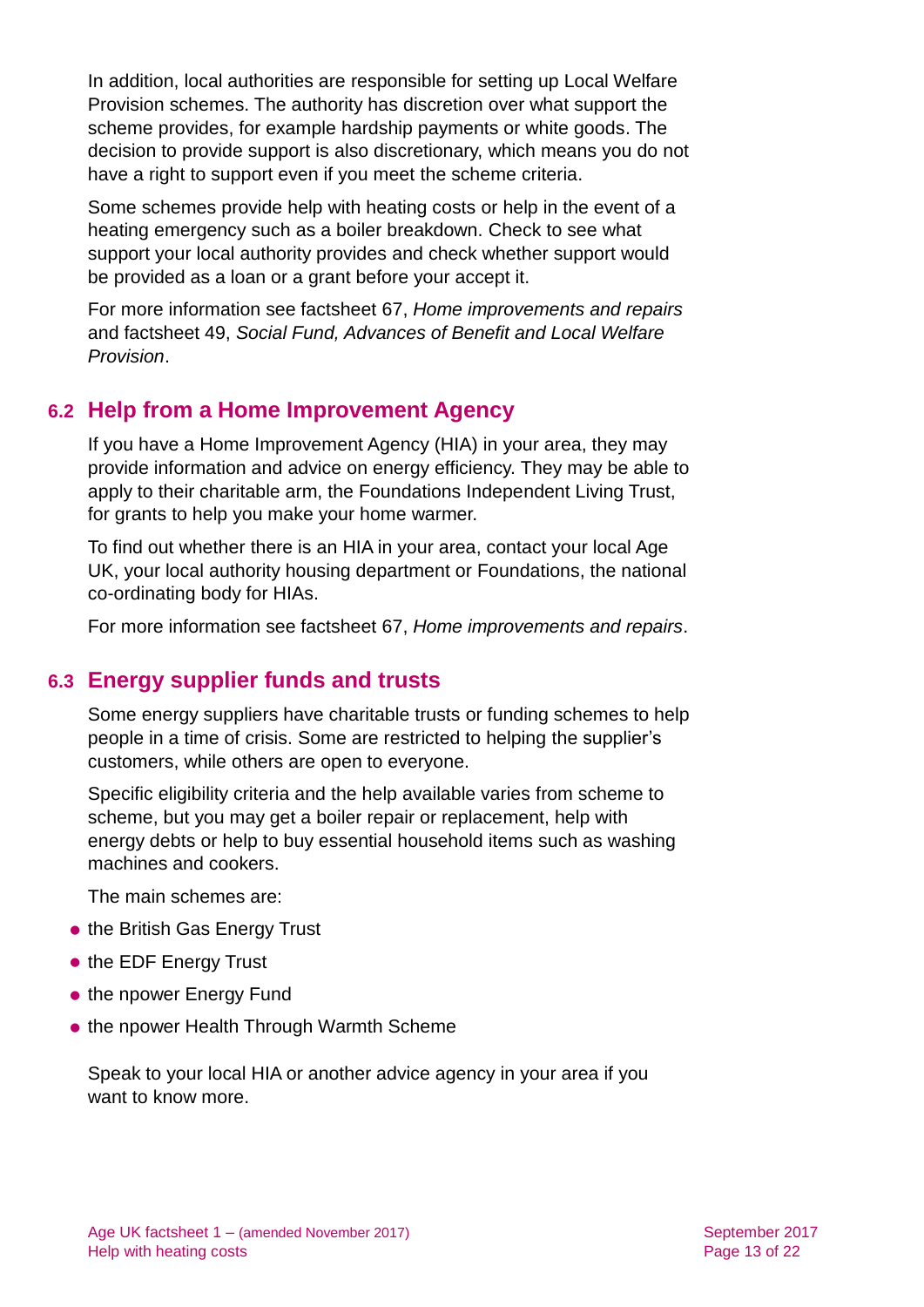# **6.4 Priority services**

Your energy supplier must have a list (a '*Priority Services Register*') of customers who need additional support. You can join the register if you need support due to your '*personal characteristics*' or because you are in a vulnerable situation, however temporary. The personal characteristics that might give rise to a need for support are:

- being over State Pension age
- being chronically sick, or having an impairment, disability or long-term health condition, or
- having other characteristics identified by your supplier as being relevant.

You may be in a vulnerable situation if, for example, you cannot top up your prepayment meter due to injury.

If you are on the register, your supplier must offer you '*priority services*'. These should be tailored to your specific needs and can include:

- a unique password for you to confirm the identity of an electricity or gas employee calling at your home
- having communications sent to a nominated third party or in an accessible format such as Braille or talking bills
- a meter-reading service if there is no one who can provide readings on your behalf
- moving a prepayment meter if you are no longer able to access it
- other non-financial services your supplier chooses to offer.

As services are tailored, give your supplier as much information as possible about your needs when joining the register. If you have different gas and electricity suppliers, remember to join both their registers.

You should also ensure you are on your network operator's register. A network operator delivers energy to your home, whereas a supplier sells it to you. If you have both mains gas and electricity, you have two different network operators. Contact the Energy Networks Association to find out who they are.

Network operators must provide services to certain core groups. These are people who are over State Pension age, disabled, chronically sick or living with children under five. They must provide services to people in vulnerable situations with access, safety, and communication needs.

If you are on a network operator's register, they must:

- tell you what precautions to take if your supply is interrupted
- give you advance notice of a planned interruption
- **•** give you advice and assistance in the event of an unplanned interruption and keep you informed of when your supply is likely to be restored.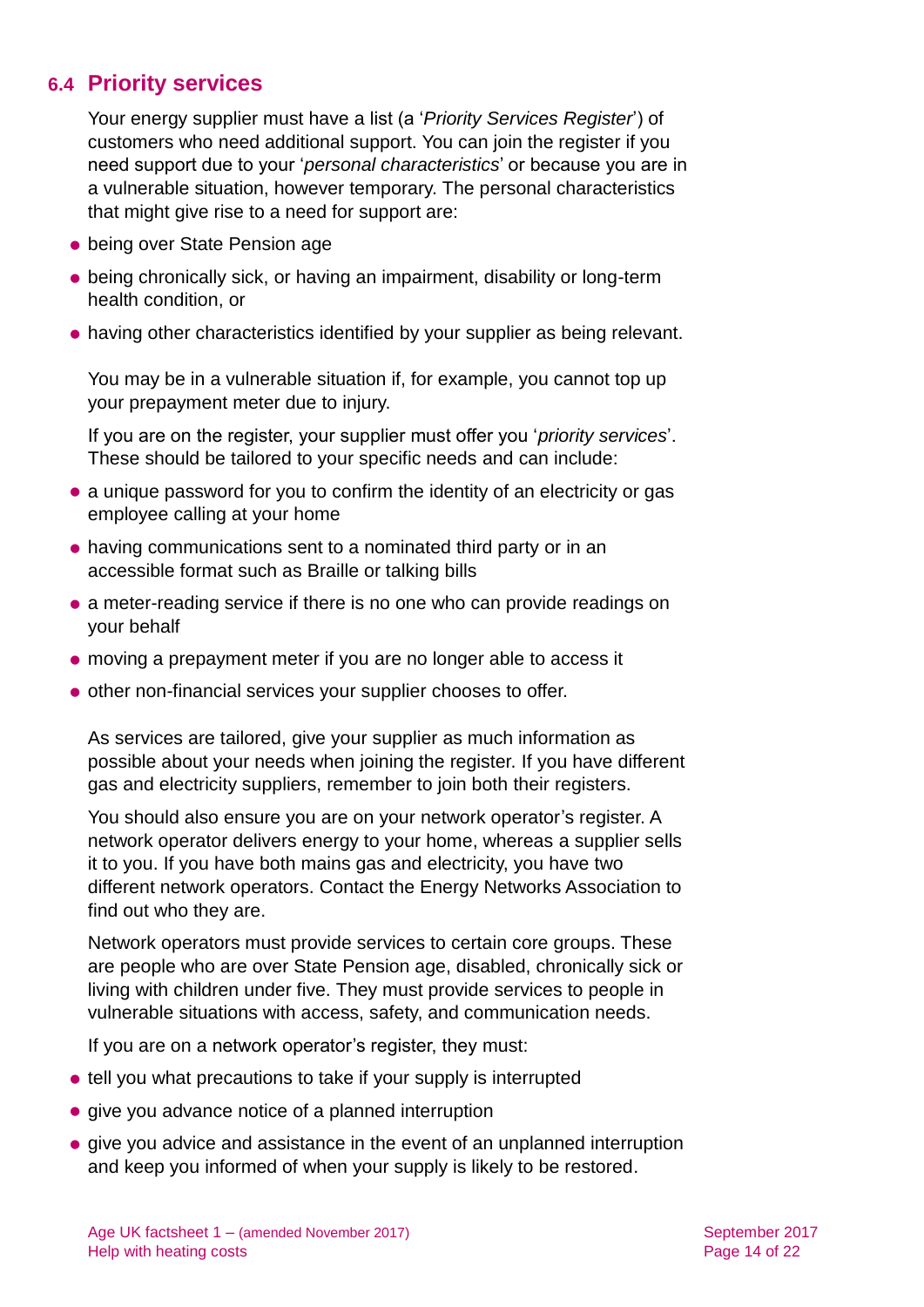Your gas network operator may provide temporary heating and cooking facilities if they need to disconnect your supply, or offer free gas safety inspections.

Remember you could be eligible to be on four registers (electricity supplier, gas supplier, electricity network operator, gas network operator). Companies are supposed to share information about customers in vulnerable situations, but it is worth checking that everyone has your details. If you switch supplier, remember to check you are on your new supplier's register.

# **6.5 Saving money on heating oil bills**

If you use oil to heat your home, you can save money by forming a purchasing club with other users in your area. You negotiate collectively to get a better deal from an oil supplier. Savings can amount to at least ten per cent a year on individual heating bills.

For a club to work, there needs to be a minimum number of local households who want to join and someone who is willing to manage the negotiations. [Citizens Advice](#page-18-0) has information on setting up an oil club and how to join one.

# <span id="page-14-0"></span>**7 Disconnection**

It is rare to be disconnected if you fall behind with your energy bills as all suppliers have to follow rules on how they treat customers in this position.

Speak to your supplier if it looks like you may fall behind and contact them immediately if threatened with disconnection. If you do not want to deal directly with your supplier, ask an adviser to contact them on your behalf. The [Citizens Advice consumer](#page-18-0) helpline may be able to refer your case to a team who can negotiate with your supplier for you. Alternatively, contact a local advice agency like [Age UK.](#page-20-0)

If you are having difficulty paying your bills or it looks likely you will in future, your supplier must offer you each of the following services:

- $\bullet$  fuel direct this is an amount deducted from your benefit award to contribute towards the cost of your energy supply and any arrears. It is available if you receive Pension Credit, Income Support, income-related Employment and Support Allowance, income-based Jobseeker's Allowance or Universal Credit.
- $\bullet$  a repayment plan you agree to make regular payments towards your arrears. When calculating the repayment rate, your supplier must take relevant information provided by third parties into account.
- a prepayment meter, but only if it is safe and reasonably practicable for you to have one.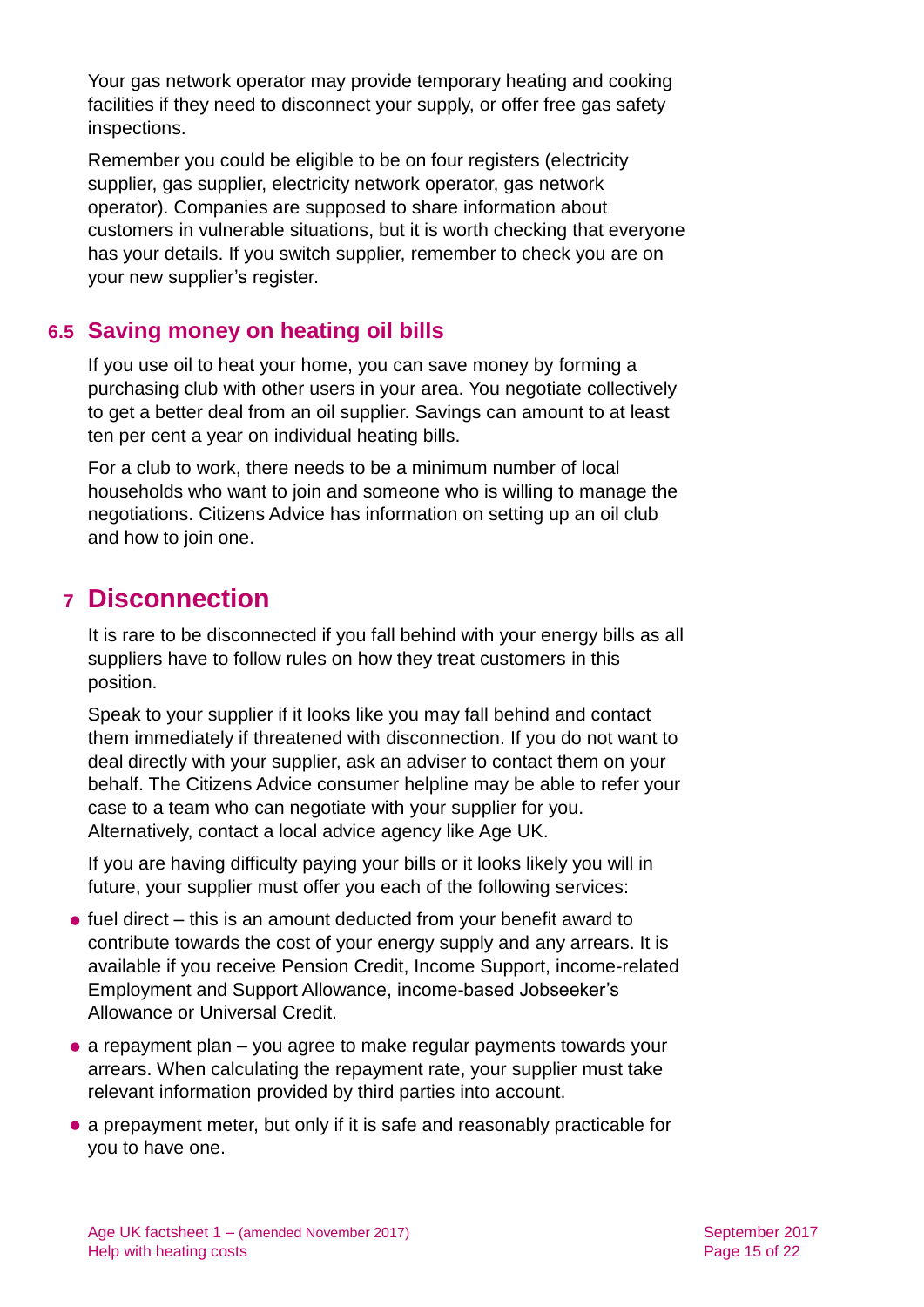If you are in arrears, you must not be disconnected unless your supplier has first taken all reasonable steps to install a prepayment meter at your property. There are also certain groups of people who must not be disconnected between 1 October and 31 March. This applies if you are:

- over State Pension age and live alone
- over State Pension age and live only with people over State Pension age or under 18.

If you have reached State Pension age but the above does not apply to you, or if you are disabled or chronically sick, your supplier should take all reasonable steps to avoid disconnecting you between 1 October and 31 March. In addition, the six largest suppliers (British Gas, EDF Energy, npower, E.on, Scottish Power and SSE) have signed up to an agreement to ensure you are not disconnected at any time of year if you have a disability or long-term health problem.

The [Citizens Advice](#page-18-0) website has more information about disconnection and a template letter to help you request a more affordable repayment rate if you are struggling to meet your payments at:

[www.citizensadvice.org.uk/consumer/energy/energy-supply/get-help](http://www.citizensadvice.org.uk/consumer/energy/energy-supply/get-help-paying-your-bills/letter-for-repaying-debt-to-your-energy-supplier/)[paying-your-bills/letter-for-repaying-debt-to-your-energy-supplier/](http://www.citizensadvice.org.uk/consumer/energy/energy-supply/get-help-paying-your-bills/letter-for-repaying-debt-to-your-energy-supplier/)

# <span id="page-15-0"></span>**8 Problems with an energy supplier or landlord**

If you have a complaint about your energy supplier, use their complaints procedure first. If the supplier does not respond or you cannot reach agreement, escalate the complaint to the [Energy Ombudsman.](#page-18-1) Their website has useful tips on making an effective complaint and what information you need:

[www.ombudsman-services.org/sectors/energy/raising-a-company](http://www.ombudsman-services.org/sectors/energy/raising-a-company-complaint)[complaint](http://www.ombudsman-services.org/sectors/energy/raising-a-company-complaint)

If you need further advice, contact the [Citizens Advice consumer](#page-18-0)  [helpline.](#page-18-0)

Some tenants pay their landlord for their electricity and gas. There is a maximum price that landlords can charge, called the Maximum Resale Price. Speak to an adviser if you think you are being charged to much contact the [Citizens Advice consumer](#page-18-0) helpline for more help.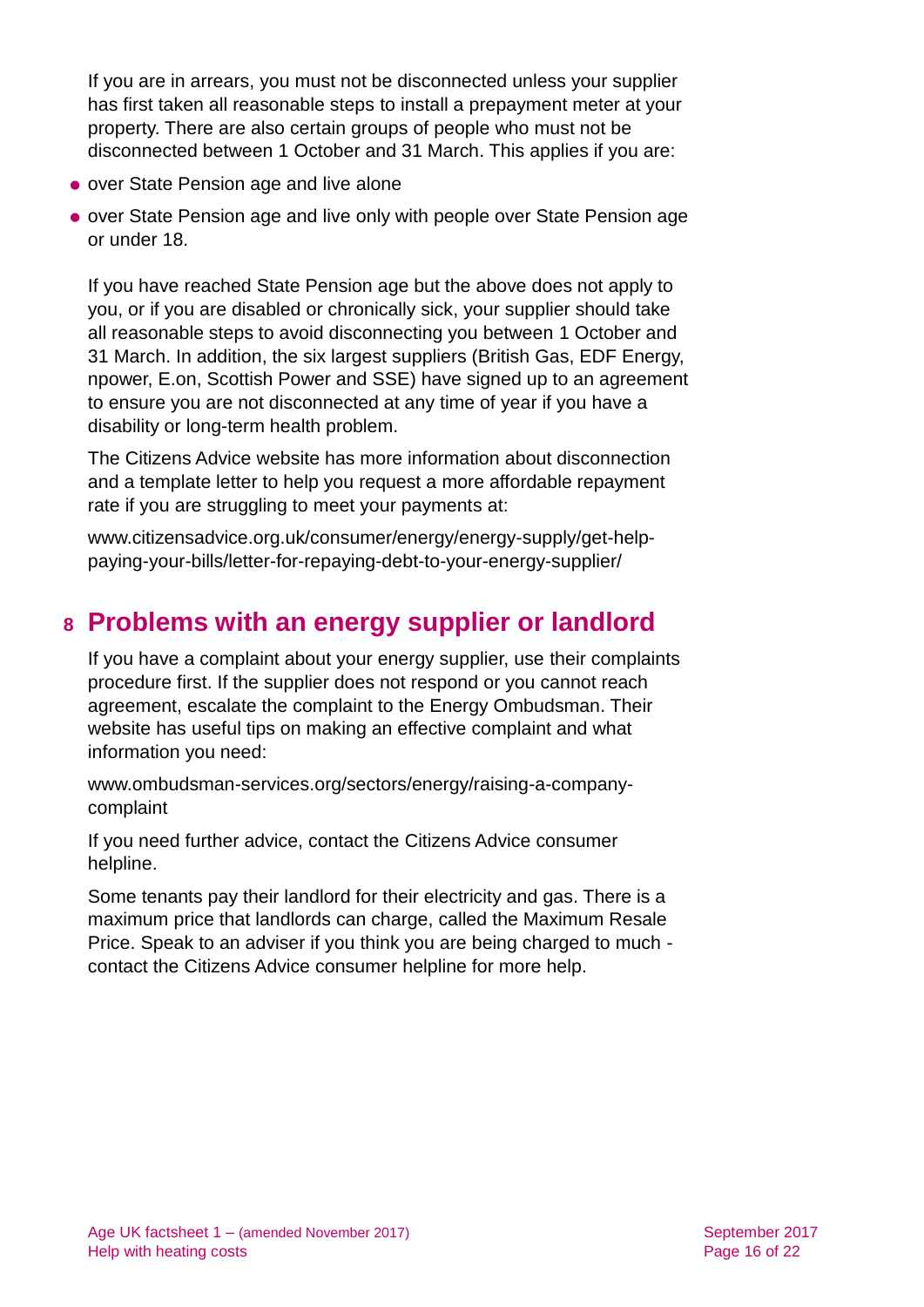# <span id="page-16-0"></span>**9 Gas and electricity safety**

### **Electricity**

Call your network operator in the event of a power cut or if you see a damaged overhead electricity line or substation.

Alternatively, call 105, a single, easy-to-remember number that electricity network operators have set up for these purposes. It is free to use and you are put through to your local network operator who can give help and advice.

If you have a problem with the wiring inside your home or any of your electrical appliances, contact a qualified electrician to deal with it.

#### **Gas**

If you suspect you have a gas leak, you should immediately phone the National Grid Gas Emergency Service 0800 111 999 (free call, 24 hours a day) and report it. Do not use electrical devices inside your home – go outside to use a mobile, or to a neighbour's property.

An engineer will attend a gas leak free of charge. If the leak is inside your house, the engineer makes the situation safe, either by disconnecting the dangerous appliance or, where necessary, disconnecting the whole gas supply.

You must then arrange for a Gas Safe scheme registered engineer to come and do the necessary work. You must not reconnect the appliance or gas supply until the work has been done. You can contact [Gas Safe](#page-19-1) for details of registered engineers.

If you are a tenant and the problem is with the gas installation or an appliance provided by your landlord, get in touch with them as quickly as possible so they can organise the necessary repairs. Most landlords are legally required to carry out gas safety checks at least once a year. They must keep records of these checks, which you can ask to see. It is your responsibility to check any gas appliances that were not provided by the landlord.

If you are a freeholder or have a lease with a fixed term of more than seven years, you may qualify for a free annual safety check. These are provided for people who receive means-tested benefits and are over pension age, have a disability or long-term health condition, or live with children under five. If you are not living with children under five, you must live alone, or with others who are all over pension age, disabled, chronically sick or under 18. The check consists of a basic examination and is not a substitute for regular servicing.

If you have mobile heaters that use liquefied petroleum gas you should have these serviced regularly.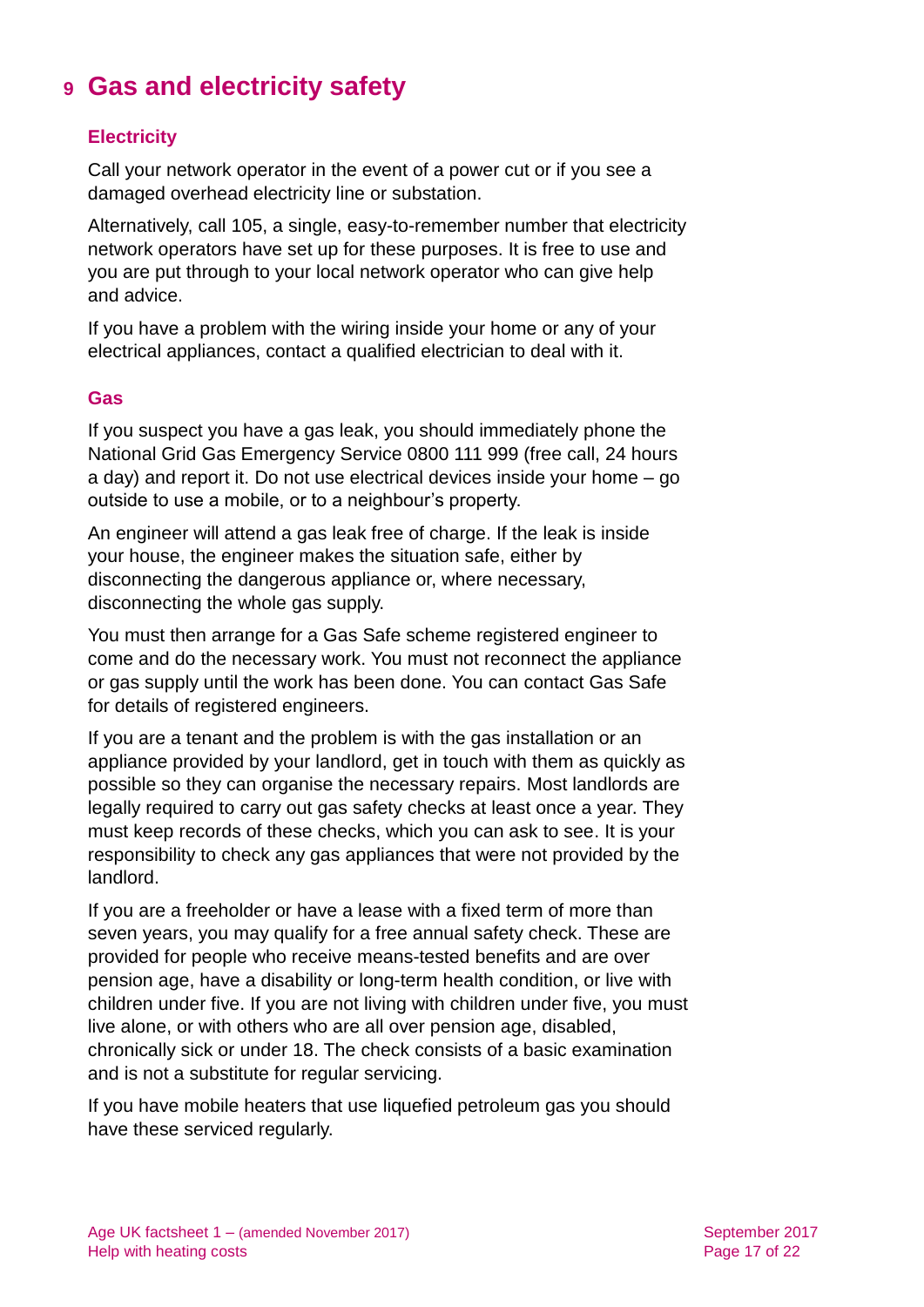# <span id="page-17-0"></span>**10 Smart meters**

The Government wants every home to have old gas and electricity meters replaced by smart meters by the end of 2020.

A smart meter measures the total energy used in the same way as a traditional meter, but also tells you when you have used it and how much it costs in pounds and pence. You can compare your current and past use.

This information is given on an in-home display unit, which is fitted with the smart meter. It can be read remotely by your energy supplier.

There are two potential key advantages of having a smart meter:

- as it can be read remotely, you do not have to provide meter readings or be visited at home by your supplier
- your bill should be more accurate as it is based on the exact energy you use, not an estimate.

If a smart meter is installed as part of the general rollout, you do not have to pay for it upfront. You should still check your bills for accuracy regularly.

#### **Note**

Smart meters make it possible to disconnect customers '*remotely*' without visiting their home. However, before disconnecting someone, suppliers must take all reasonable steps to ascertain whether the customer falls within a group that cannot be disconnected during winter or should only be disconnected once all other options have been exhausted.

See Ofgem's website for more information on smart meters and factsheet 82, *[Getting the best energy deal](http://www.ageuk.org.uk/Documents/EN-GB/Factsheets/FS82_Getting_the_best_energy_deal_fcs.pdf?dtrk=true)*, for information on how switching energy supplier might affect your smart meter if you have one.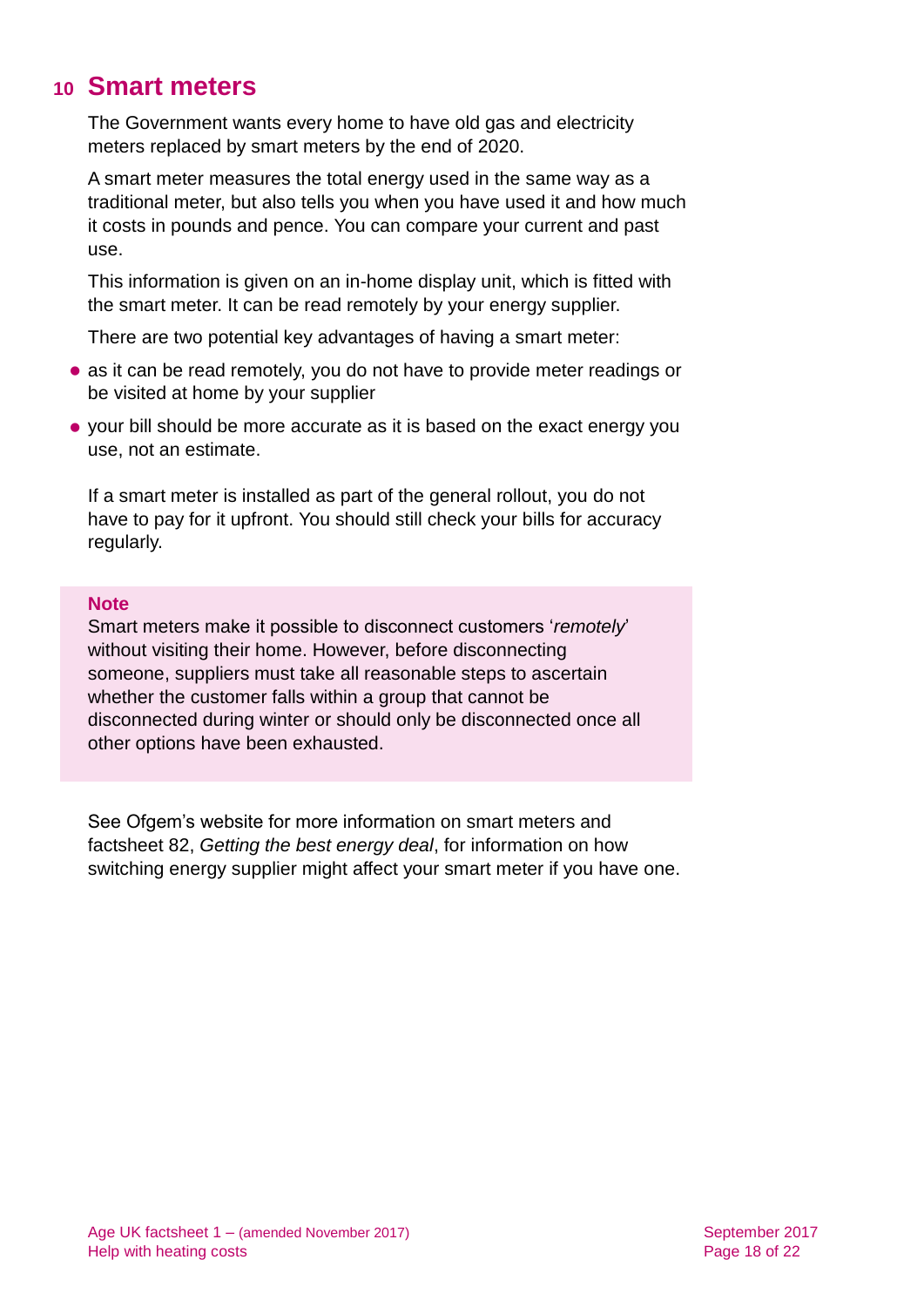# **Useful organisations**

### **British Gas Energy Trust**

[www.britishgasenergytrust.org.uk/](http://www.britishgasenergytrust.org.uk/) Telephone 01733 421060

The Trust contributes to the relief of poverty, with a particular focus on fuel poverty, helping those who are struggling to pay for their consumption of gas and electricity.

### <span id="page-18-0"></span>**Citizens Advice**

[www.citizensadvice.org.uk](http://www.citizensadvice.org.uk/) Telephone 0344 411 1444 Citizens Advice Consumer Service telephone 08454 040506

National network of advice centres offering free, confidential, independent advice, face to face or by telephone.

# **Department for Work and Pensions (DWP)**

The DWP administer benefits including the Warm Home Discount. For details of your local office check in the telephone book or ask at your local library or advice centre.

### **EDF Energy Trust**

[www.edfenergytrust.org.uk/](http://www.edfenergytrust.org.uk/) Telephone 01733 421060

The Trust contributes to the relief of poverty with a particular focus on fuel poverty and helping families and individuals who are struggling to pay for their domestic supply of gas and electricity.

# **Energy Networks Association**

[www.energynetworks.org/](http://www.energynetworks.org/) Telephone 020 7706 5107

The industry body for gas and electricity transmission and distribution network operators in the UK. Call them to find out who your network operator is, for example if you want to join the operator's priority services register or speak to someone in the event of interrupted energy supply. There is a separate number for gas and carbon monoxide emergencies: 0800 111 999.

#### <span id="page-18-1"></span>**Energy Ombudsman**

[www.ombudsman-services.org/energy.html](http://www.ombudsman-services.org/energy.html) Telephone 0300 440 1624

Independent body set up to resolve disputes between consumers and energy suppliers. Before taking your complaint to the Ombudsman you must first complain to your supplier by following their complaints procedure. The service is free to consumers.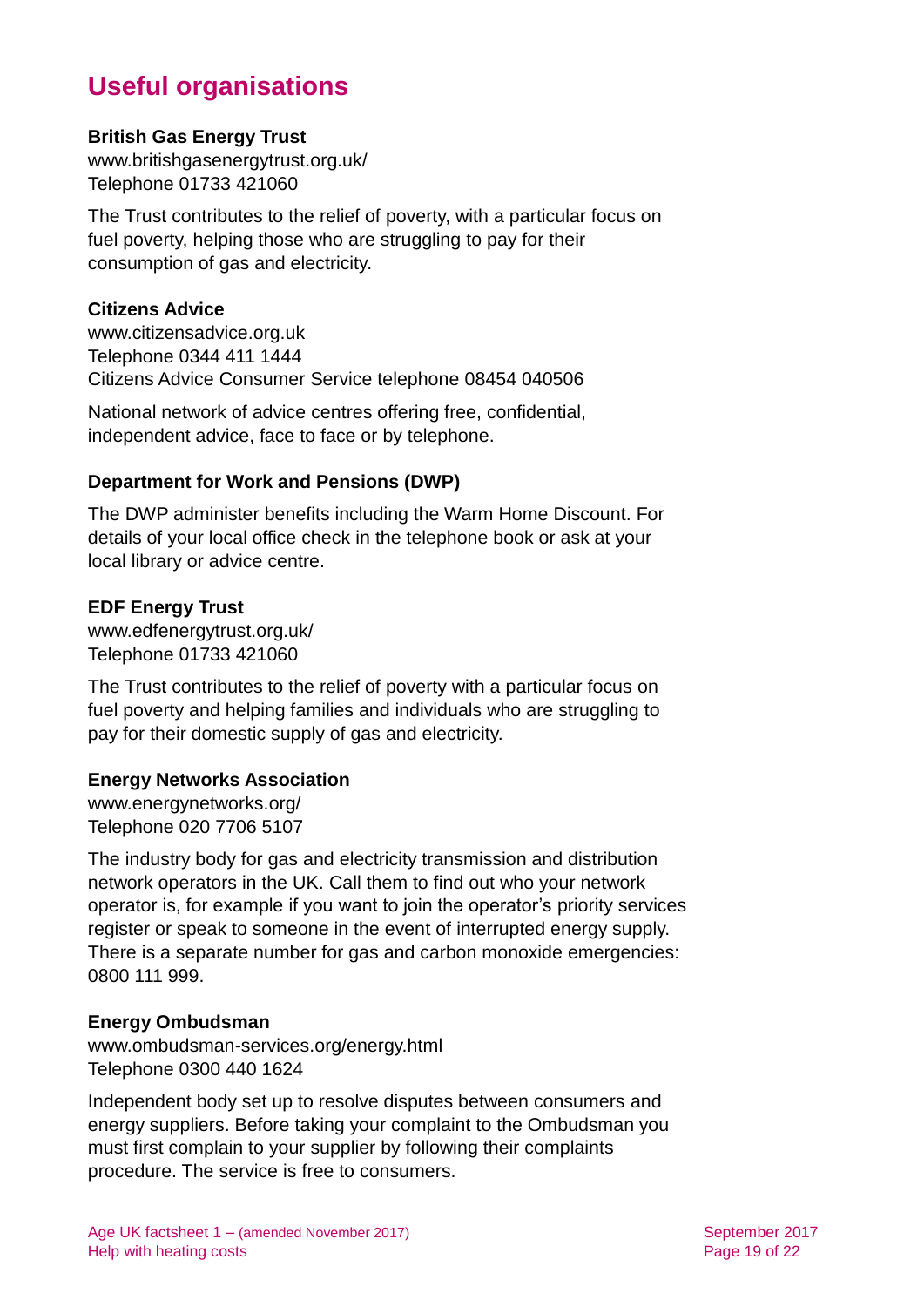# **Energy Saving Advice Service**

[www.energysavingtrust.org.uk](http://www.energysavingtrust.org.uk/) Telephone 0300 123 1234

The Energy Saving Advice Service provide specialist advice on how to save energy in your home. The advice line is delivered by the Energy Saving Trust. The advice provided is free but calls are charged at standard rate.

# <span id="page-19-0"></span>**Foundations**

[www.foundations.uk.com](http://www.foundations.uk.com/) Telephone 0300 124 0315

<span id="page-19-1"></span>The national body for Home Improvement Agencies in England.

# **Gas Safe Register**

[www.gassaferegister.co.uk/](http://www.gassaferegister.co.uk/) Telephone 0800 408 5500

Maintain a list of gas engineers who are registered to work safely and legally on gas appliances.

# **npower Energy Fund**

[www.npowerenergyfund.com/](http://www.npowerenergyfund.com/) Telephone 01733 421060

Helps npower customers who are experiencing hardship and struggling to pay their energy bills become financially stable and able to meet future bills.

# **npower Health Through Warmth scheme**

[www.npower.com/health\\_through\\_warmth/index.htm](http://www.npower.com/health_through_warmth/index.htm) Telephone 0800 022 220 (select the energy efficiency option)

Offers help to people who have long-term illnesses and are finding it hard to fully fund heating installations, heating repairs or insulation measures.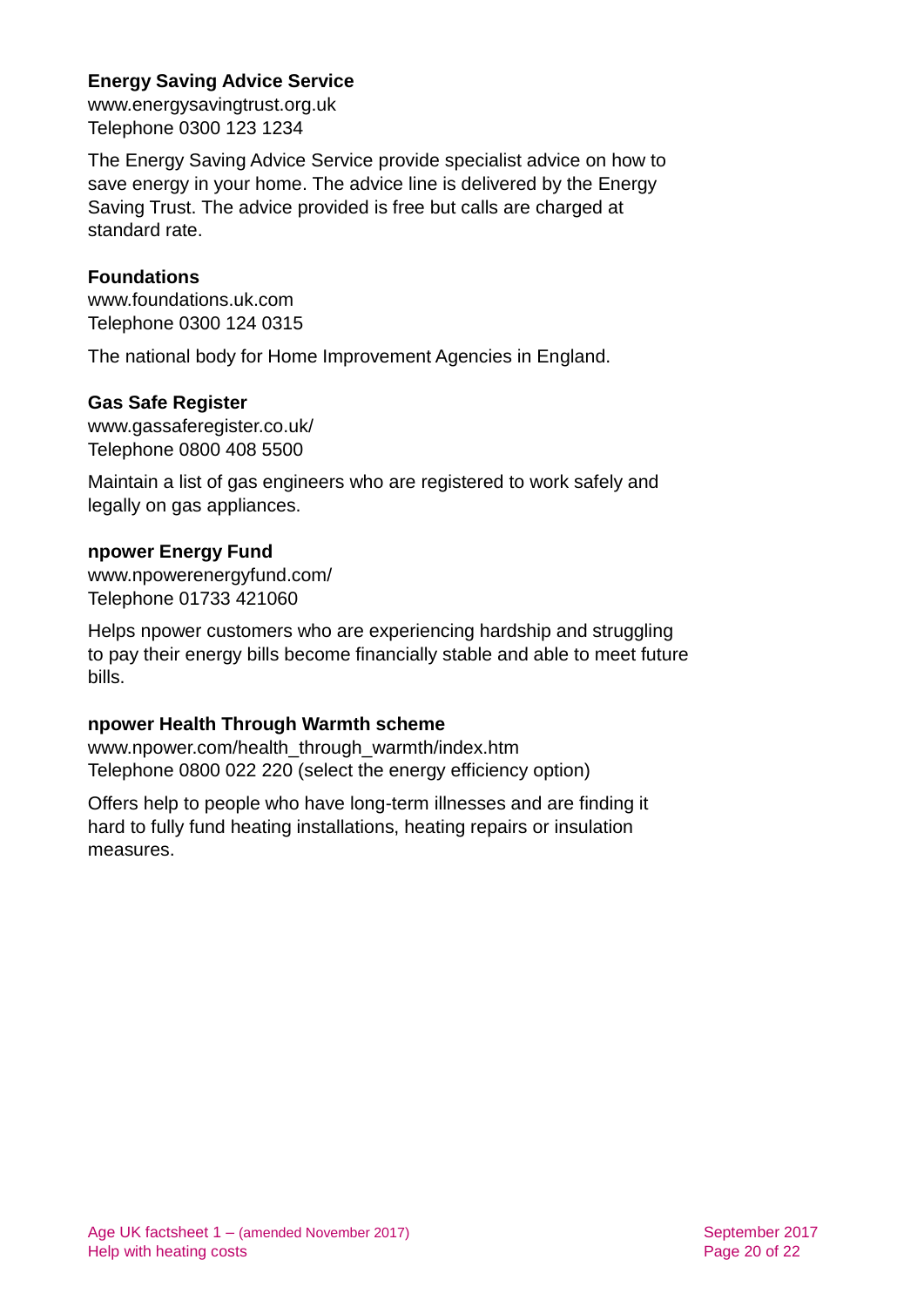# **Age UK**

Age UK provides advice and information for people in later life through our Age UK Advice line, publications and online. Call Age UK Advice or Age Cymru Advice to find out whether there is a local Age UK near you, and to order free copies of our information guides and factsheets.

# <span id="page-20-0"></span>**Age UK Advice**

[www.ageuk.org.uk](http://www.ageuk.org.uk/) 0800 169 65 65 Lines are open seven days a week from 8.00am to 7.00pm

# **In Wales contact**

### **Age Cymru Advice**

[www.agecymru.org.uk](http://www.agecymru.org.uk/) 0800 022 3444

# **In Northern Ireland contact**

**Age NI** [www.ageni.org](http://www.ageni.org/) 0808 808 7575

# **In Scotland contact**

<span id="page-20-1"></span>**Age Scotland** [www.agescotland.org.uk](http://www.agescotland.org.uk/) 0800 124 4222

# **Support our work**

We rely on donations from our supporters to provide our guides and factsheets for free. If you would like to help us continue to provide vital services, support, information and advice, please make a donation today by visiting [www.ageuk.org.uk/donate](http://www.ageuk.org.uk/donate) or by calling 0800 169 87 87.